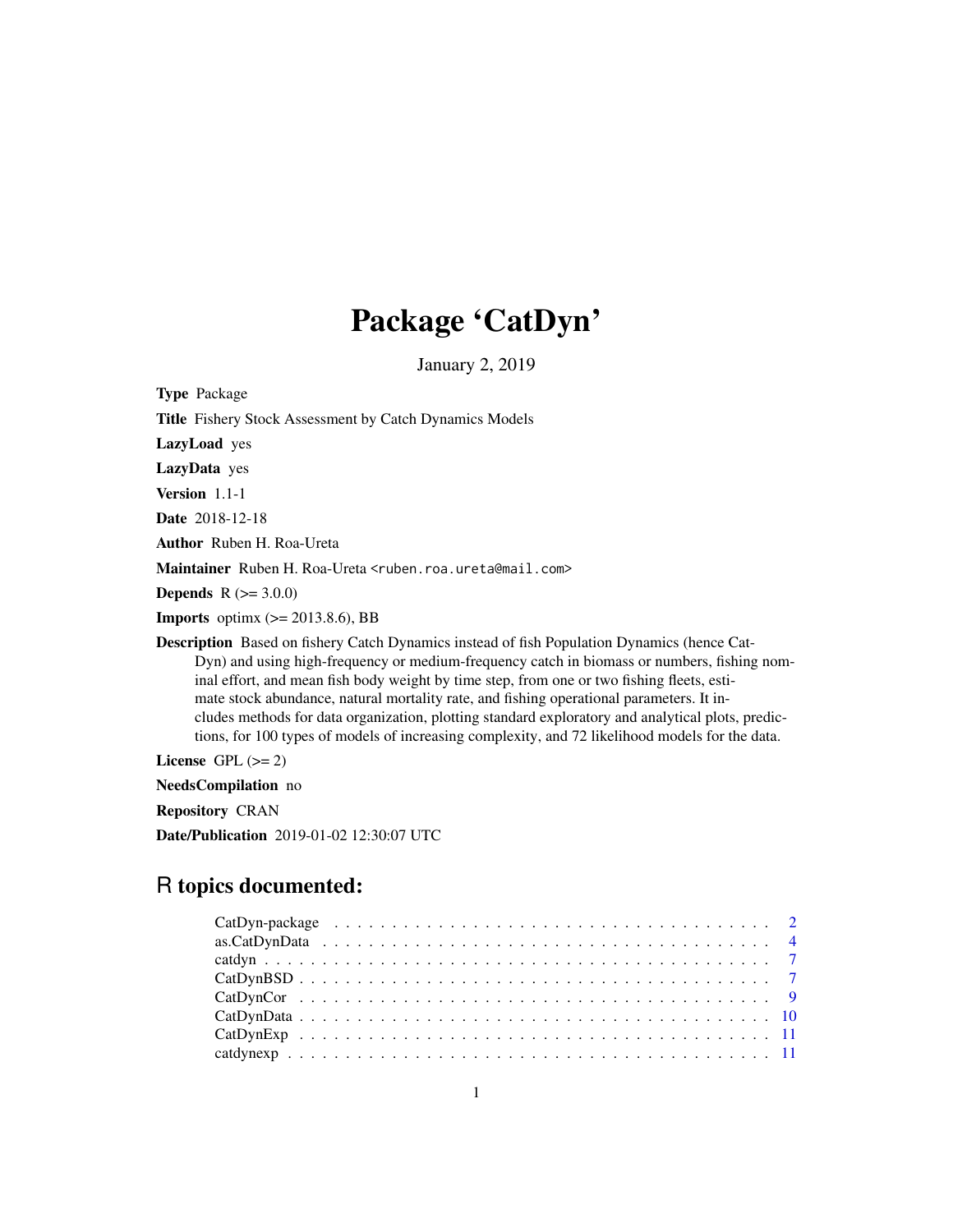<span id="page-1-0"></span>

|       | $plot.CatDynExp$ |    |
|-------|------------------|----|
|       |                  |    |
|       |                  |    |
| Index |                  | 36 |

CatDyn-package *Fisheries Stock Assessment by Generalized Depletion (Catch Dynamics) Models*

# Description

Using high-frequency (daily, weekly) or medium frequency (monthly) catch and effort data Cat-Dyn implements a type of stock assessment model oriented to the operational fishing data. The estimated parameters are in two groups, stock abundance (initial abundance, episodic pulses of abundance, and natural mortality) and fishing operation (hyperstability/hyperdepletion, saturability/synergy, catchability). CatDyn includes 100 versions of the models depending on the number of fleets (1 or 2), the number of perturbations to depletion (1 to 25), whether the stock is resident without emigration, resident with emigration, or in transit, and 72 likelihood models for the data depending on the kind of random mechanism(s) assumed to have generated the data. The package has graphical functions for exploratory analysis (to select reasonable initial values of parameter to me estimated), it calls the optimx function from package optimx to use many options for the numerical method to minimize the negative loglikelihood, and several functions for post-analysis of results to select a best model for the data. Considering the combinations that can be made with model versions, likelihood options, and numerical methods, any data set can be fit to hundreds of model varieties making model selection a substantial part of the stock assessment work.

Once the best model has been selected, the package also has functions to produce the input information to fit a population dynamics model in a hierarchical inference framework. See Roa-Ureta et al. (2015) below.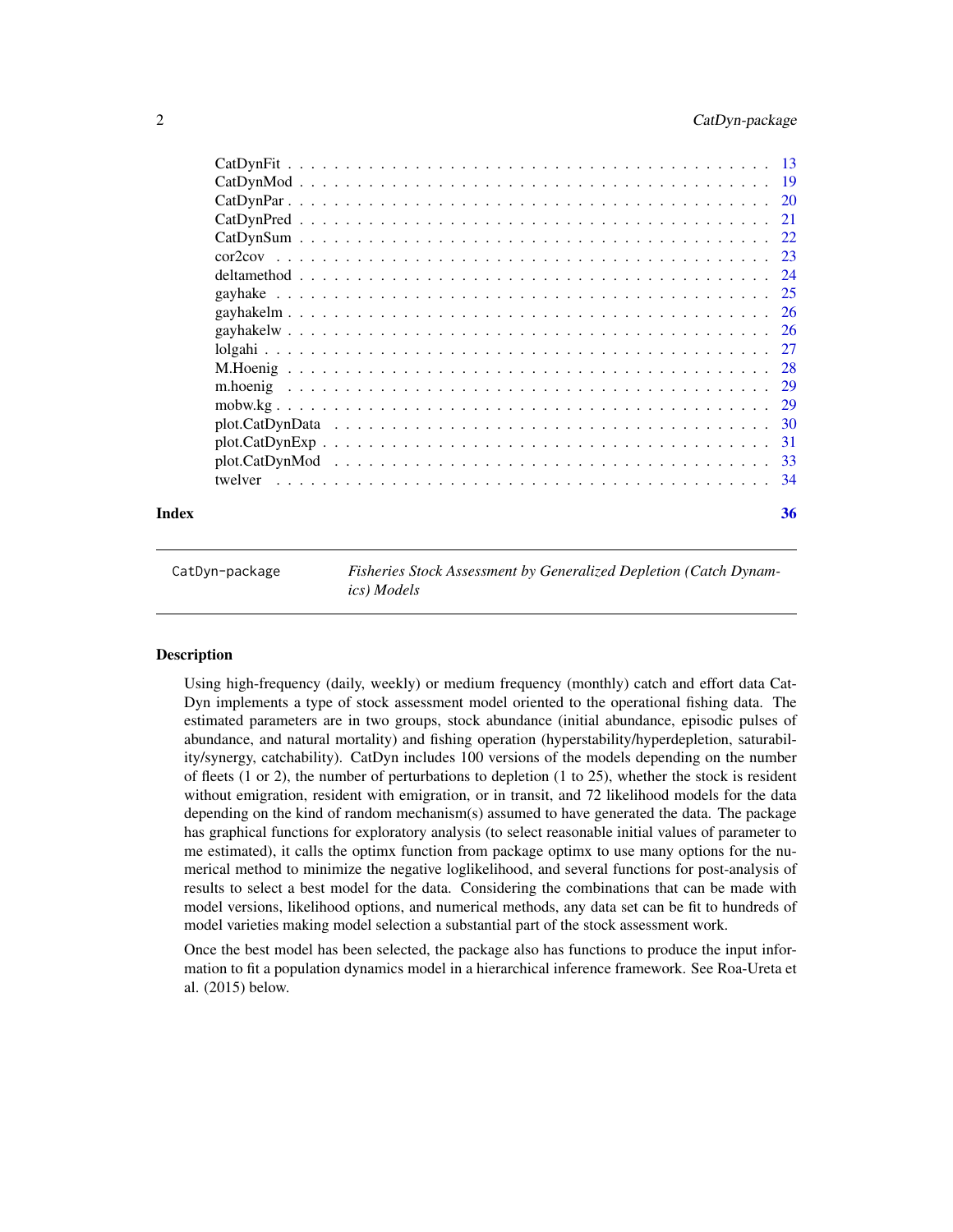#### Details

Package: CatDyn Type: Package Version: 1.1-1 Date: 2018-12-20 License: GPL  $(>= 2)$ 

Create a data object using raw data and the as.CatDynData() function. Examine the data for regularities and perturbations using the generic plot() function on an object of class CatDynData. Examine the goodness of initial parameter values before statistical inference by using the catdynexp() exploratory prediction function and the plot generic function on an object of class CatDynExp. Fit the model to the data by using the wrapper function CatDynFit(), which in turn will call the optimx() optimizer wrapper of package optimx, with several numerical methods available to be used. Examine the quality of the fit with the plot() function on an object of class CatDynMod created by the CatDynPred() function. Compare different models fit to the data with CatDynSum(), CatDyn-Cor(), and CatDynPar(), based on information theoretic, statistical, and numerical criteria. Create the input file for further population dynamics modeling with CatDynBSD().

The process equations in the Catch Dynamics Models in this package are of the form

$$
C_t = k e^{-M/2} E_t^a N_t^b
$$

whith versions for resident stock without emigration

$$
N_t = N_0 e^{-Mt} - e^{M/2} \sum_{i < t} C_{t-1} e^{-M(t-i-1)} + \sum_j R_j e^{-M(t-j)}
$$

resident stock with emigration

$$
N_t = N_0 e^{-Mt} - e^{M/2} \sum_{i < t} C_{t-1} e^{-M(t-i-1)} + \sum_j R_j e^{-M(t-v_j)} - \sum_l S_l e^{-M(t-w_l)}
$$

and stock in transit through the fishing grounds

$$
N_t = N_0 e^{-Mt} - e^{M/2} \sum_{i < t} C_{t-1} e^{-M(t-i-1)} + \sum_j I_j R_j e^{-M(t-v_j)} - \sum_l J_j R_j e^{-M(t-w_j)}
$$

where C is the observed catch in numbers, a random variable,  $t$ ,  $i$ ,  $l$ , are time step indicators,  $j$  is perturbation index  $(j=1,2,...,25)$ , *k* is a scaling constant, *E* is nominal fishing effort, a predictor of catch observed exactly, *a* is a parameter of effort synergy or saturability, *N* is abundance, a latent predictor of catch, *b* is a parameter of hyperstability or hyperdepletion, *M* is natural mortality rate per time step, *I* and *J* are indicator variables, taking values of 0 before *v* and 1 after, before *w* and 1 after, respectively. The second summand of the expanded latent predictor is a discount applied to the earlier catches in order to avoid an *M*-biased estimate of initial abundance.

Positive perturbations to depletion represent fish migrations into the fishing grounds or expansions of the fishing grounds by the fleet(s) resulting in point pulses of abundance. Negative perturbations represente emigration of parts of the stock (resident stock with emigration above) or the totality of a recruitment wave (transit stock above).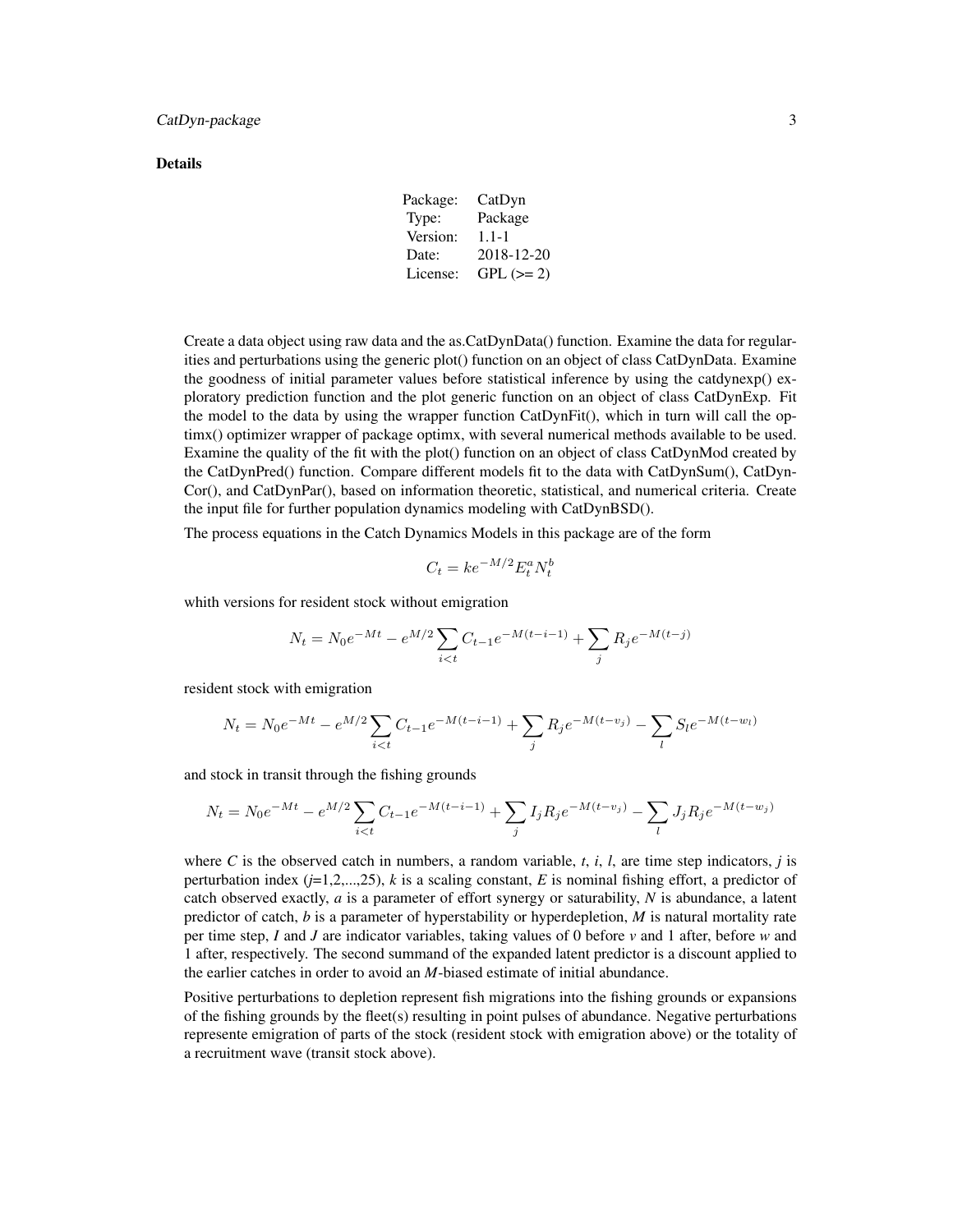<span id="page-3-0"></span>In 2 fleet cases the fleets contribute complementary information about stock abundance, and thus operate additively; any interaction between the fleets is latent and affects the estimated values of fleet dependent parameters, such as *k*, *a*, and *b*.

The catch observation model can take any of the following forms: a Poisson counts process or a negative binomial counts process for catch recorded in numbers, an additive random normal term added to the continuous catch (in weight) predicted by the process (normal and adjusted profile normal), a multiplicative exponential term acting on the process-predicted catch such as the logarithm of this multiplier distributes normally (lognormal, adjusted profile lognornmal, and robust lognormal), Gamma (shape and scale parameterization), and Gumbel.

# Author(s)

Ruben H. Roa-Ureta <ruben.roa.ureta@mail.com> (ORCID ID 0000-0002-9620-5224)

# References

Roa-Ureta, R. H. 2012. ICES Journal of Marine Science 69(8), 1403-1415.

Roa-Ureta, R. H. et al. 2015. Fisheries Research 171 (Special Issue), 59-67.

Roa-Ureta, R. H. 2015. Fisheries Research 171 (Special Issue), 68-77.

Lin, Y-J. et al. 2017. Fisheries Research 195, 130-140.

#### Examples

#See examples for CatDynFit()

as.CatDynData *Data Object for the Estimation of Catch Dynamic Models*

#### **Description**

It takes the vectors of catch, effort, and mean body weight from a dataframe and creates an object of class CatDynData. Objects of this class are lists with two components, one for properties of the data such as units and another for the data: catch, effort, mean body weight by fleet, and the catch spike statistic.

# Usage

as.CatDynData(x, step, fleet.name, coleff, colcat, colmbw, unitseff, unitscat, unitsmbw, nmult, season.dates)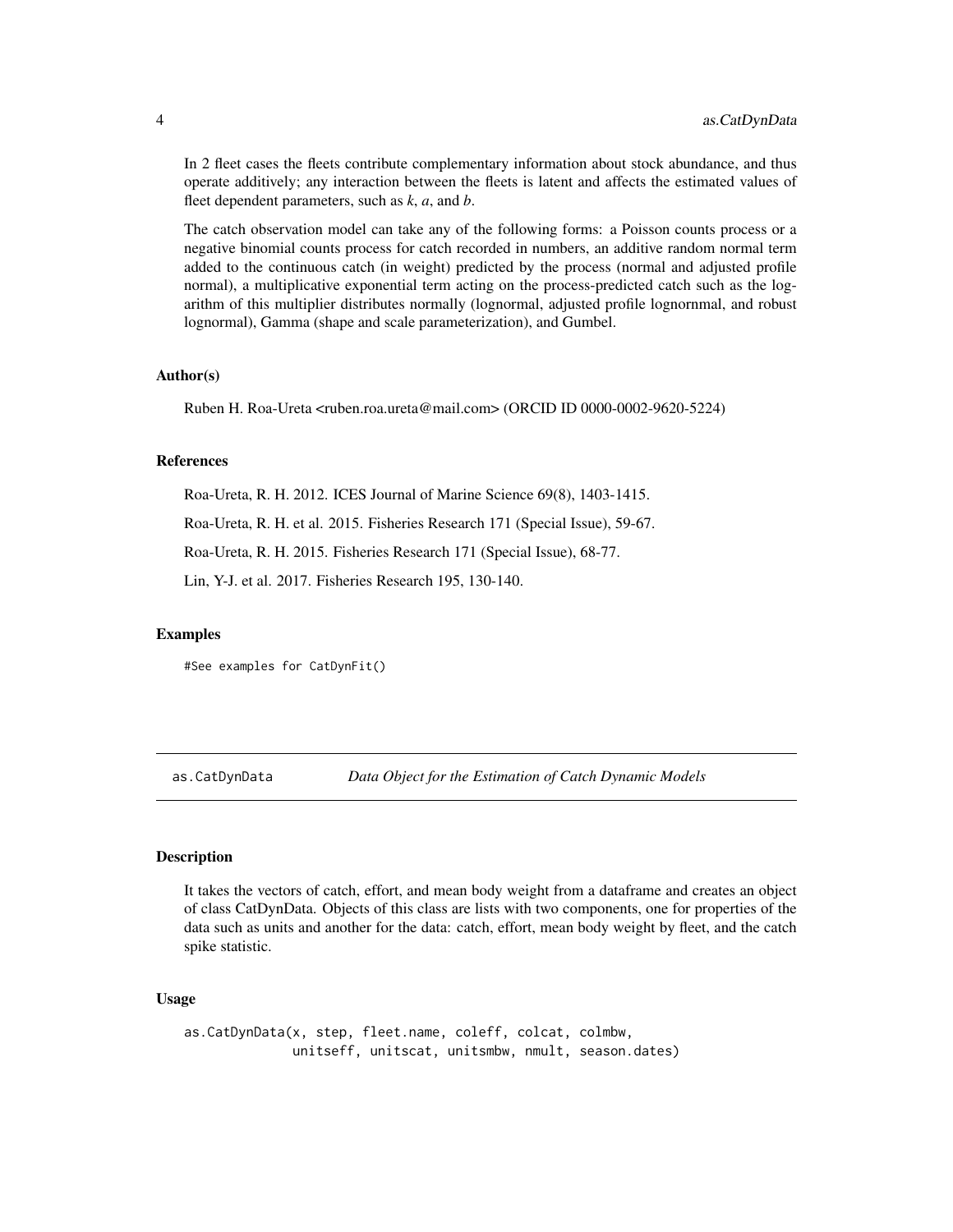# as.CatDynData 5

#### Arguments

| $\times$     | A data frame where to find the columns of catch, effort, and mean body weight                                                                             |
|--------------|-----------------------------------------------------------------------------------------------------------------------------------------------------------|
| step         | Character. The time step of the dynamics, either "day", "week", or "month".                                                                               |
| fleet.name   | Character. The name of the fleet(s).                                                                                                                      |
| coleff       | Integer. The column(s) in " $x$ " where to find the effort data.                                                                                          |
| colcat       | Integer. The column(s) in " $x$ " where to find the catch data.                                                                                           |
| colmbw       | Integer. The column(s) in "x" where to find the mean body weight data.                                                                                    |
| unitseff     | Character. The unit(s) of effort.                                                                                                                         |
| unitscat     | Character. The unit of catch. Either "ton" (metric tonnes), "kg", or "ind" (indi-<br>viduals).                                                            |
| unitsmbw     | Character. The unit of body weight. Either "kg", "g", or "ind" (individuals).                                                                             |
| nmult        | Character. The multiplier that scales the catch in numbers. Either "bill" (bil-<br>lions), "mill" (millions), "thou" (thousands), or "ind" (individuals). |
| season.dates | Character vector. A two component character vector with the initial and final<br>dates of the season in the ISO 8601 standard.                            |

#### Details

The time step determines the rows of x. Make it sure that the number of rows, i.e. the length of the season in time steps, is large enough to estimate all parameters in the model. The simplest model has five parameters, the most complex model has 50 parameters. A rule of thumb would be that the number of time steps be at least three times the number of parameters.

If it is a two fleet system, combine the fleet names, such as c("industrial", "artisanal"), and likewise with coleff, colcat, and colmbw, such as  $c(5.9)$  to indicate the columns of catch for the industrial and artisanal fleets respectively. The same applies to units of effort. In a two fleet system, the time step, and the units of catch, mean body weight, and the multiplier must be the same for both fleets.

When the unit of catch and of body weight is "ind", it means that the catch was counted in numbers, not in biomass. In that case the mandatory column of mean body weight should be a column of 1s. The multiplier is the quantity by which the catch in the model shall be raised to be scaled to the actual catch. The idea here is that in many fisheries the daily, weekly, or monthly catch (for example, anchovies, squids) is very large so by setting the multiplier to "bill", "mill", or "thou", the model is working with catches in the orders of tens at most. If the multiplier is set to "ind" then the catch is modeled at the level of the actual catch by time step. This option is useful for sport fisheries, in combination with the poisson or negbin option for distribution.

The season.dates parameter will allow counting the number of steps in integer sequential fashion. If the "time.step" parameter is "day" or "week" the dates may jump one year at most, whereas if the time.step parameter is "month" then season.dates may jump over many years. When the time step is week or months, this parameter needs not be precisely specified; any day within the right week or month will suffice. If you get an error message saying that the number of time steps is not right and that you should consider changing season.dates, then just change the dates a few days until you no longer get the error message.

The catch spike statistic is a fleet-specific statistic that is useful to identify the timing of perturbations to depletion; it is defined as

$$
S_{f,t} = 10 \times (X_{f,t}/max(X_{f,t}) - E_{f,t}/max(E_{f,t}))
$$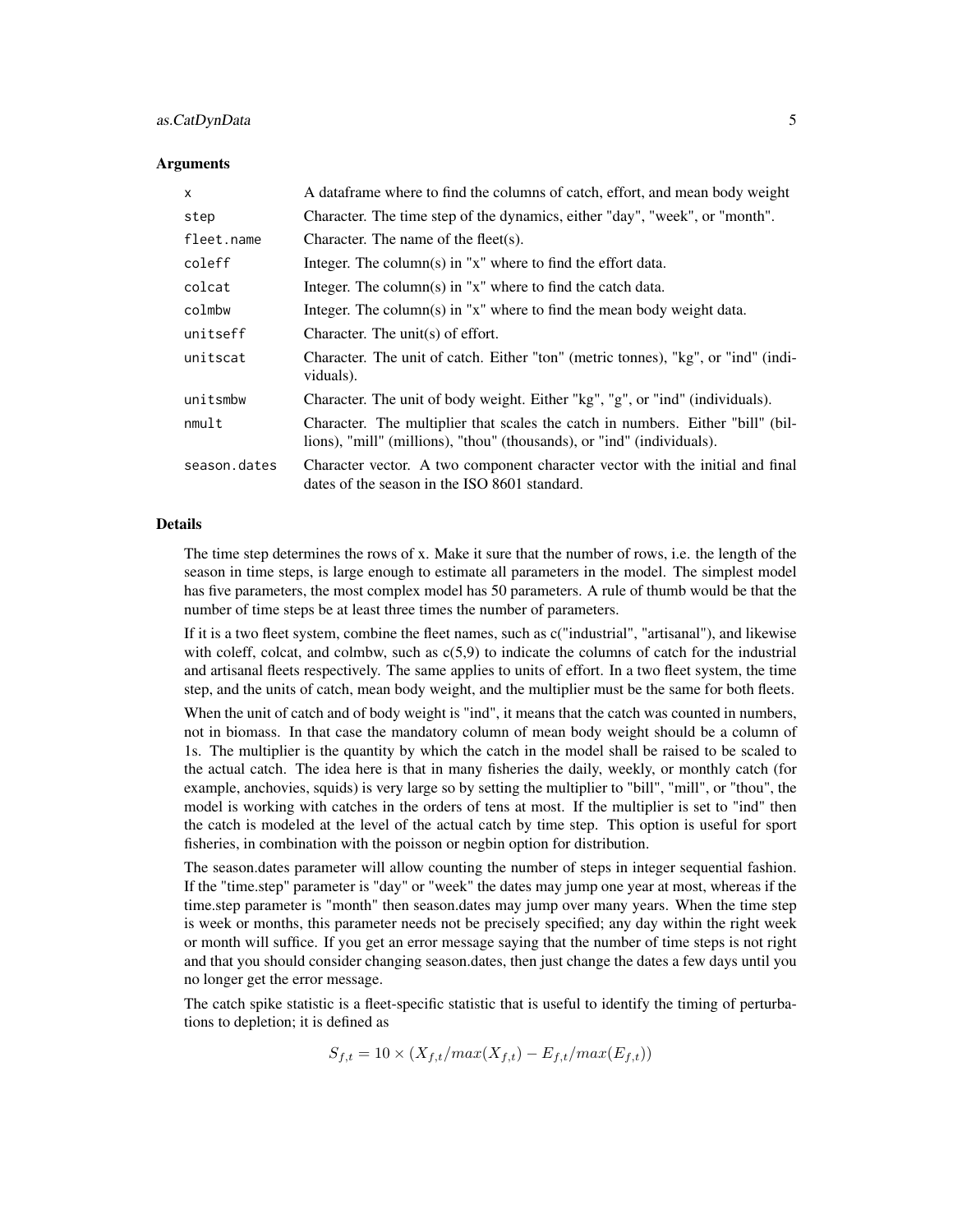where  $X$  is the observed catch at time step  $t$  by fleet  $f$ , and  $E$  is the observed effort. When this statistic is positive and high then the time step at which this happened is a candidate for a perturbation. In transit fisheries the complementary reasoning is valid: when the statistic is negative and low then the time step at which this happened is a candidate for the timing of one emmigration event.

#### Value

A list of length 2.

| Properties | The units for time step, catch, body weight, and the catch numbers multiplier;<br>the names of the fleets and the units of effort, and the start date and end date of<br>the fishing season |
|------------|---------------------------------------------------------------------------------------------------------------------------------------------------------------------------------------------|
| Data       | One data frame for each fleet with the time step, effort, catch in biomass, mean<br>body weight, catch in the numbers multiplier, and the catch spike statistic                             |

#### **Note**

The objects created with as.CatDynData will pass the raw data to plotting and estimating functions.

#### Author(s)

Ruben H. Roa-Ureta (ORCID ID 0000-0002-9620-5224)

#### References

Roa-Ureta, R. H. 2012. ICES Journal of Marine Science 69(8), 1403-1415. Roa-Ureta, R. H. et al. 2015. Fisheries Research 171 (Special Issue), 59-67. Roa-Ureta, R. H. 2015. Fisheries Research 171 (Special Issue), 68-77.

# Examples

```
lgahi <- as.CatDynData(x=lolgahi,
                       step="day",
                       fleet.name="Fk",
                       coleff=2,
                       colcat=1,
                       colmbw=3,
                       unitseff="nboats",
                       unitscat="kg",
                       unitsmbw="kg",
                       nmult="bill",
                       season.dates=c(as.Date("1990-01-31"),
                                       as.Date("1990-05-30")))
```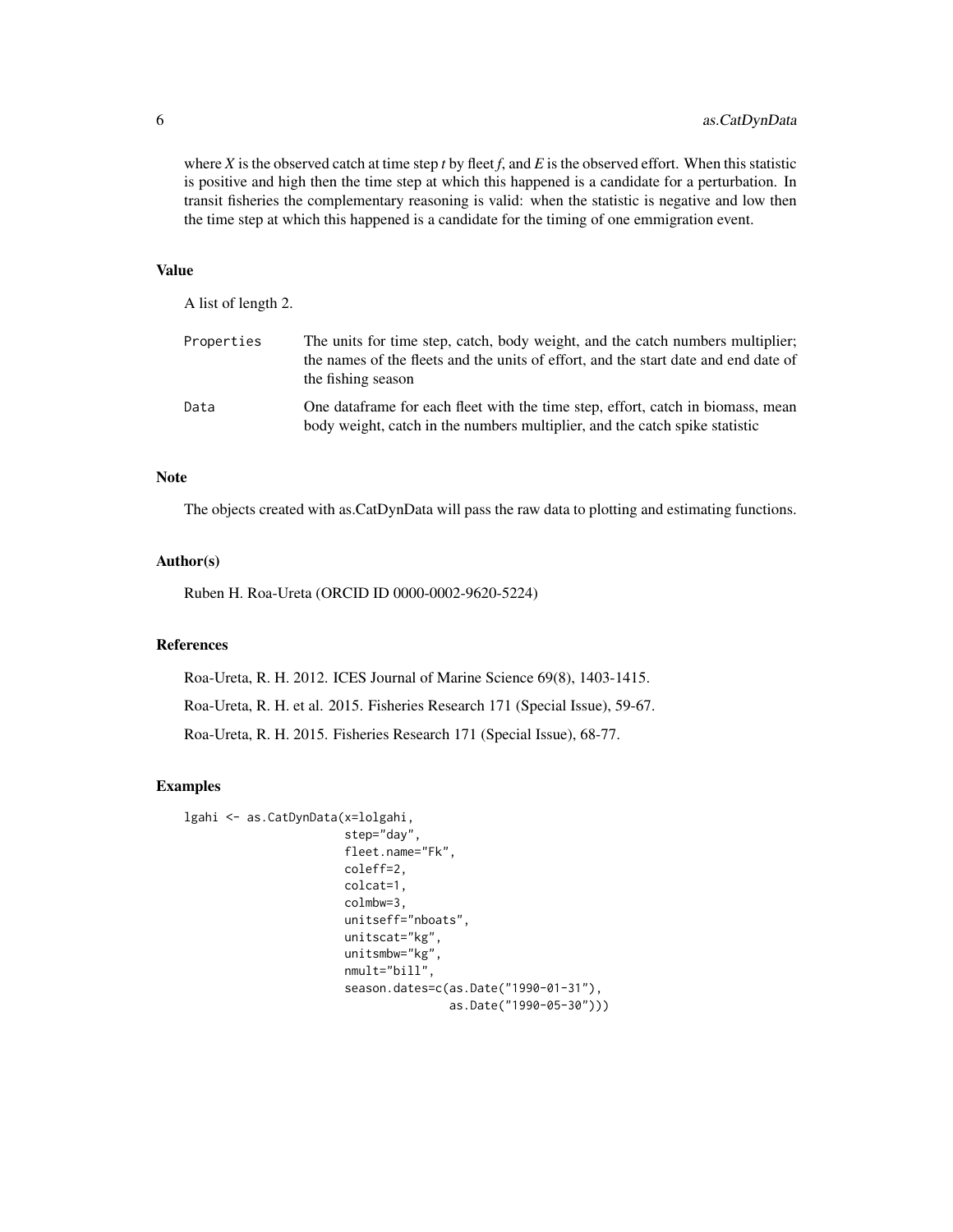<span id="page-6-0"></span>

# Description

To be used by CatDynPred() to create model results.

#### Usage

```
catdyn(x, ...)
```
# Arguments

|          | A list object coming from the optimization wrapper CatDynFit(). |
|----------|-----------------------------------------------------------------|
| $\cdots$ | Not used.                                                       |

#### Value

A class attribute.

# Author(s)

Ruben H. Roa-Ureta (ORCID ID 0000-0002-9620-5224)

# Examples

```
#See examples for CatDynFit().
```
CatDynBSD *Calculate Annual Biomass and its Standard Error*

# Description

Using results of a model fit by CatDynFit, calculate annual biomass considering initial abundance, mean weight, abundance inputs, fishery removals, and natural mortality, and then computes its standard error using the delta method.

# Usage

```
CatDynBSD(x, method, multi, mbw.sd)
```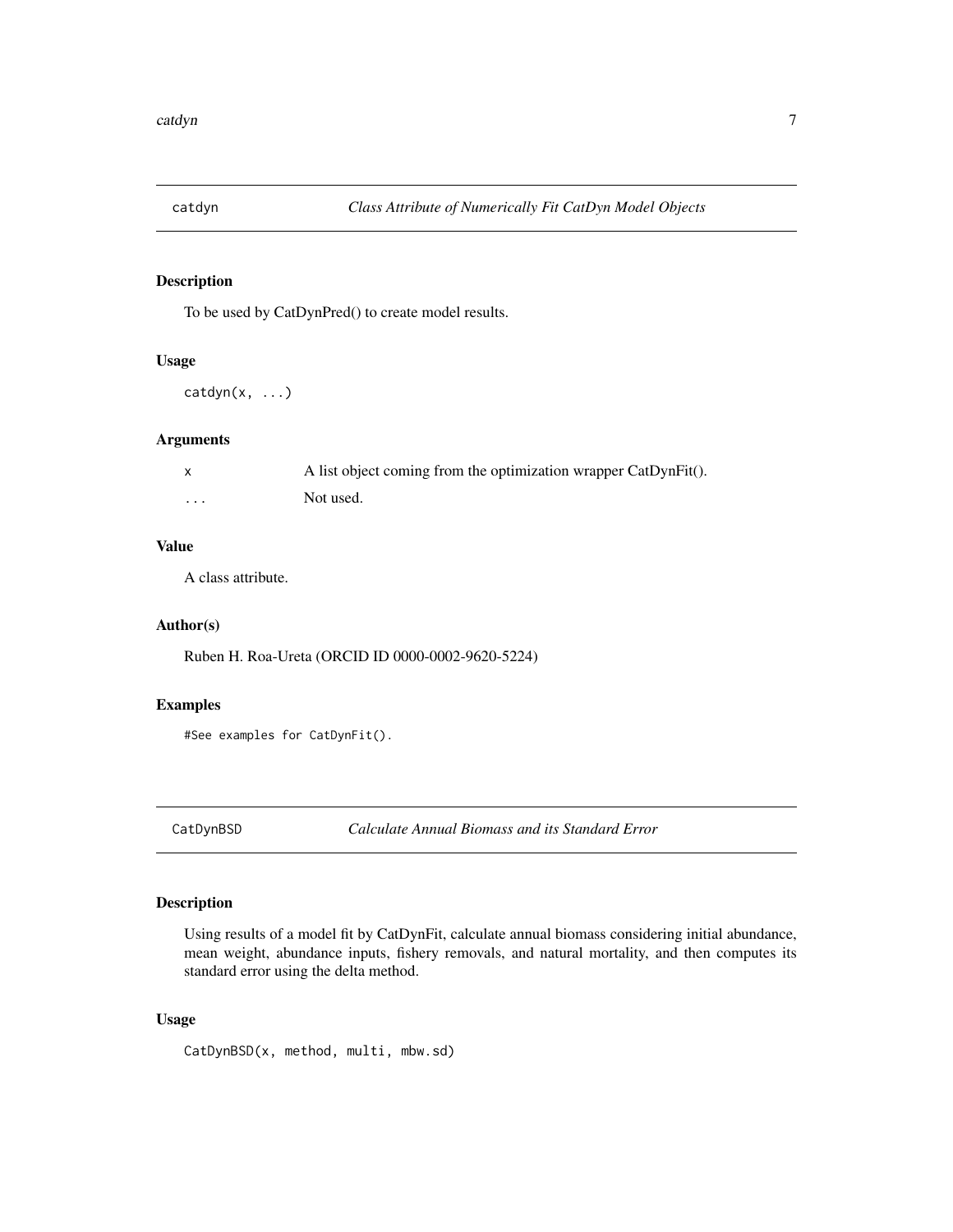#### Arguments

| $\mathsf{x}$ | One object of class catdyn when the time step is the month (multi-annual ver-<br>sion) or a list of objects of class catdyn when the time step is the week or the day<br>(intra-annual versions). The number of years when the time step is the month or<br>the number of separate catdyn objects when the time step is the week or the day<br>must be 15 or higher.                                                                                |
|--------------|-----------------------------------------------------------------------------------------------------------------------------------------------------------------------------------------------------------------------------------------------------------------------------------------------------------------------------------------------------------------------------------------------------------------------------------------------------|
| method       | Character or character vector. The numerical method used to fit the model when<br>the time step is the month or a character vector with all the methods used to fit<br>the several models when the time step is the week or the day.                                                                                                                                                                                                                |
| multi        | Logical. Wheter there is a single multi-annual model (monthly time step), or<br>many intra-annual models (daily or weekly time step)                                                                                                                                                                                                                                                                                                                |
| mbw.sd       | Numeric. A vector of length 12 with the standard deviation or standard error of<br>the mean weight in kg per month when the time step is the month, or a data.frame<br>with three columns when the time step is the week or the day: year, mean weight<br>in kg, and standard deviation or standard error of mean weight in kg. In the latter<br>case the number of rows must equal the number of years $(>14)$ , also the length<br>of the list x. |

#### Details

The main purpose of this function is to obtain annual biomass estimates to be passed as input information for the fit of a population dynamics of the surplus production kind in a hierarchical inference framework. Thus is carries over most of the uncertainty in the original catch, effort and mean weight data, to inform the population dynamics model. The limit of 15 years of data as a minimum for the use of this function is set so that the fit of the population dynamics model has sufficient information to estimate its parameters.

When the time step is the month, this function will calculate the biomass and its standard error for every month in the time series of data. When the time step is the week or the day it will calculate the biomass and its standard error at the start of the season, only one value per year.

# Value

When the time step is the month, a data.frame with columns for year, month, time step, mean weight (kg), standard deviation or standard error of mean weight, abundance, standard error of abundance, biomass (tons), and standard error of biomass (tons). The data.frame has as many rows as time steps (minimum of 180 months)

When the time step is the week or the day, a data.frame with the year, mean weight (kg), standard deviation or standard error of mean weight, abundance, standard error of abundance, biomass (tons), and standard error of biomass (tons). The data.frame has as many rows as years (minimum of 15 years).

#### Note

This function makes extensive use of the delta method for carrying over the original uncertainty. It uses the asymptotic standard errors of parameters in the object of class catdyn and their correlation matrix, along with standard deviation or standard error of mean weight per time step, to calculate the standard error of biomass.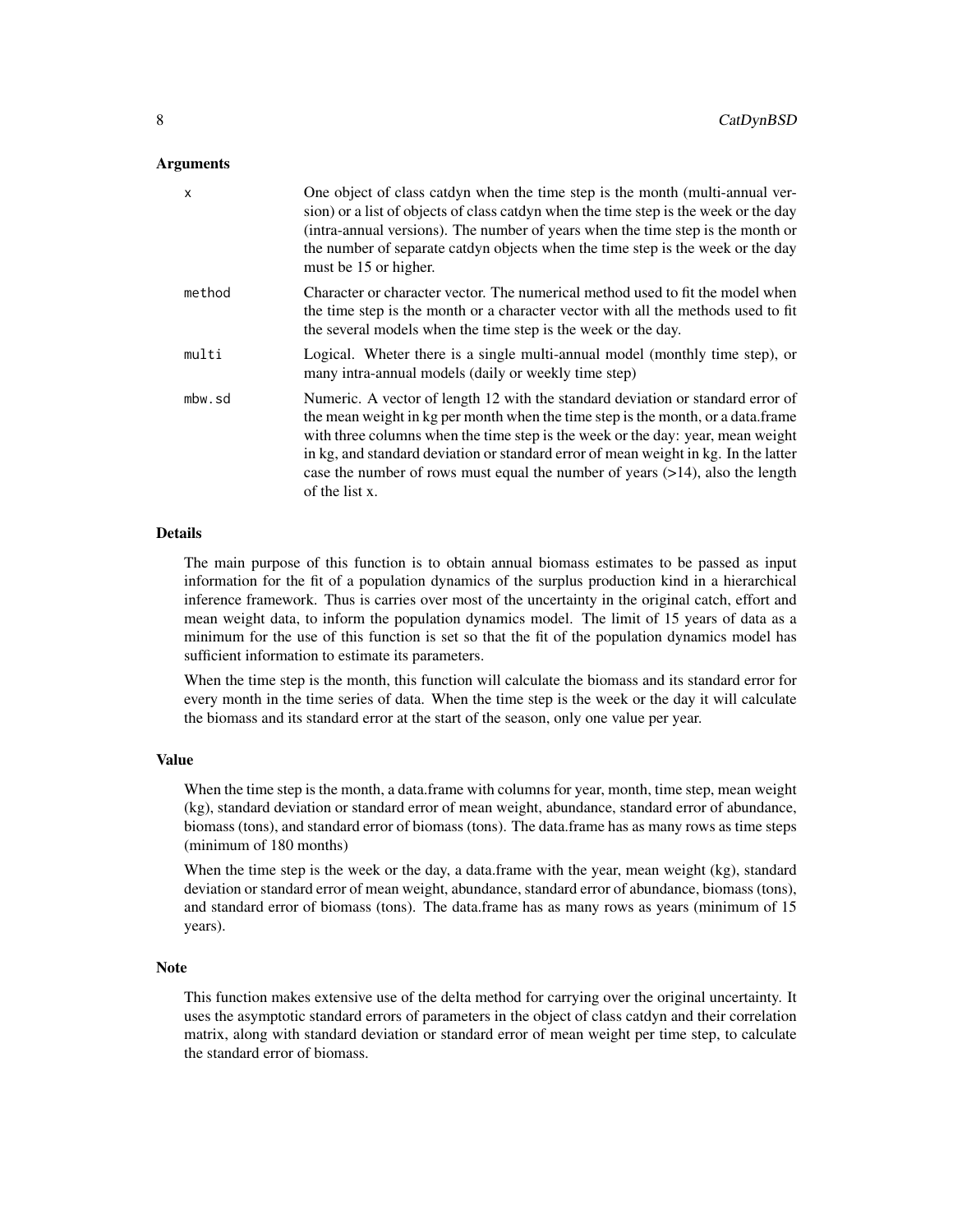# <span id="page-8-0"></span>CatDynCor 9

In case a model output (object of class catdyn) is selected which has not produced standard errors for all parameters that are involved in the calculation of biomass (natural mortality, initial abundance, and magnitude of each input/output pulses of abundance) then the missing standard errors are replaced by imputed standard errors computed as the estimate for which the standard error is missing times the mean coefficient of variation across all parameters which did get standard errors. In this manner the degree of statistical uncertainty is preserved and all standard errors are available to use the delta method to calculate the standard error of biomass.

# Author(s)

Ruben H. Roa-Ureta (ORCID ID 0000-0002-9620-5224)

#### References

Roa-Ureta, R. H. et al. 2015. Fisheries Research 171 (Special Issue), 59-67.

CatDynCor *Correlation Plot Among Parameter Estimates*

#### Description

It extracts the correlation matrices output by CatDynFit() from several model fits and plots histograms of pairwise correlation coefficients.

#### Usage

CatDynCor(x, ttl, method, arr)

#### Arguments

| X      | A list of model objects of class catdyn output by CatDynFit().                                                    |
|--------|-------------------------------------------------------------------------------------------------------------------|
| tt1    | A character vector to use as title of each histogram.                                                             |
| method | A character vector of numerical methods to extract correlation matrices.                                          |
| arr    | A numerical vector of length 2 used to organize the panels containing each his-<br>togram. Passed as is to par(). |

#### Details

The arguments x, ttl, and method must be of the same length.

It might be useful to examine the results of different numerical methods applied to the same model with this function. To do this just repeat the name of the object in x and specify the different numerical methods in method.

# Value

A multiple panel correlation plot.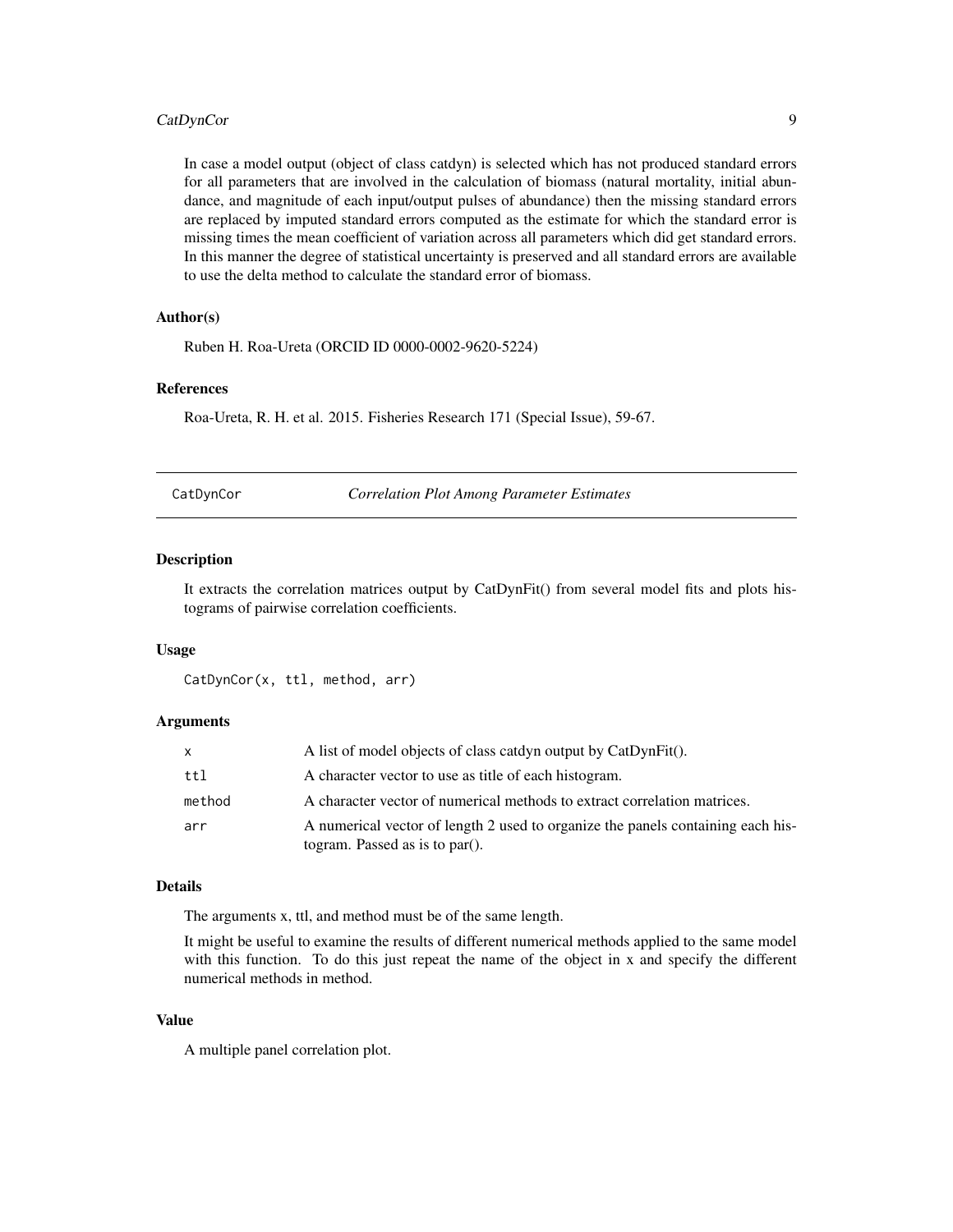# <span id="page-9-0"></span>Note

Those histograms that show more correlations concentrated around zero indicate a better fit.

# Author(s)

Ruben H. Roa-Ureta (ORCID ID 0000-0002-9620-5224)

# Examples

#See examples for CatDynFit().

CatDynData *Class Attribute of CatDyn Data Object*

# Description

To be used by plot.CatDynData() to examine raw data and CatDynFit() to fit models.

# Usage

CatDynData(x, ...)

# Arguments

|          | A list object coming from as CatDynData(). |
|----------|--------------------------------------------|
| $\cdots$ | Not used.                                  |

# Value

A class attribute.

# Author(s)

Ruben H. Roa-Ureta (ORCID ID 0000-0002-9620-5224)

# Examples

#See example for as.CatDynData().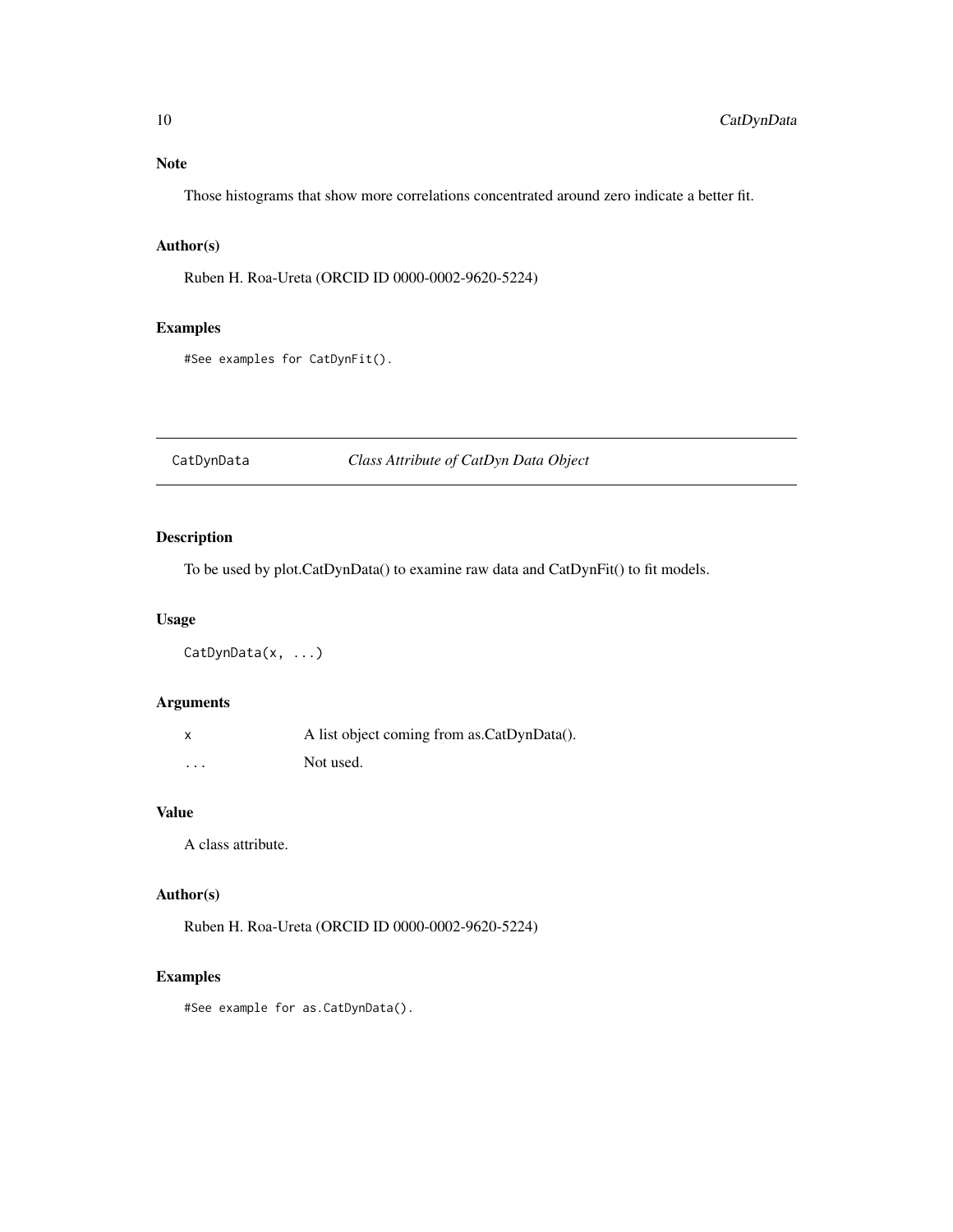<span id="page-10-0"></span>

# Description

To be used by plot.CatDynExp() to explore initial parameter values before fitting models.

## Usage

```
CatDynExp(x, ...)
```
# Arguments

|          | A list object coming from internal functions. |
|----------|-----------------------------------------------|
| $\cdots$ | Not used.                                     |

#### Value

A class attribute.

# Author(s)

Ruben H. Roa-Ureta (ORCID ID 0000-0002-9620-5224)

#### Examples

#See examples for CatDynFit().

catdynexp *Exploratory Evaluation of Initial Values of CatDyn Models*

# Description

Using a CatDynData object and initial parameter values, create predictions of model results to examine the goodness of initial parameter values before passing them to the numerical optimizer.

# Usage

```
catdynexp(x, p, par, dates, distr, partial=TRUE)
```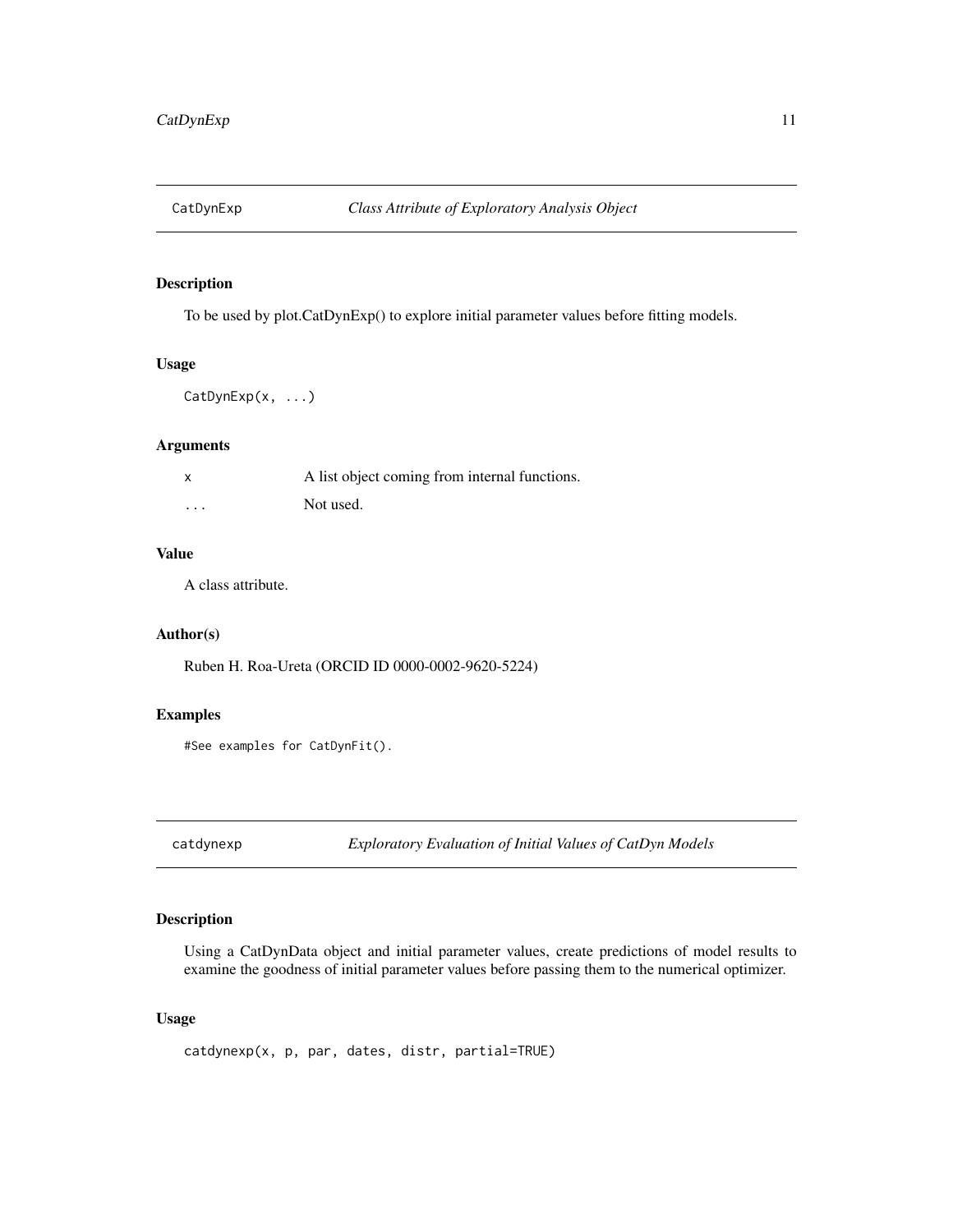#### **Arguments**

| X       | An object of class CatDynData.                                                                                                                                                                                                                                                                                                                                                                                                                                                                                                                                                                                                                                                                                                                |
|---------|-----------------------------------------------------------------------------------------------------------------------------------------------------------------------------------------------------------------------------------------------------------------------------------------------------------------------------------------------------------------------------------------------------------------------------------------------------------------------------------------------------------------------------------------------------------------------------------------------------------------------------------------------------------------------------------------------------------------------------------------------|
| p       | Integer. The process model type, which quantifies the number of perturbations<br>to depletion. In one-fleet cases p is a scalar integer that can take any value<br>between -25 and 25. In two-fleet cases p is a two-components integer vector<br>that quantifies the number of perturbation events of each fleet. It can take values<br>$c(0,0), c(0,1), , c(0,5), c(1,1), , c(1,5), , c(4,5), c(5,5), c(6,6), , c(25,25).$<br>In fisheries with emigration, where in addition to perturbations due to positive<br>pulses of abundance, there are perturbation due to negative pulses of exodus,<br>p should be negative and will take any integer value between -1 and -25, this<br>number fixing both the number of input and exit pulses. |
| par     | Numeric. Vector of initial parameter values in the log scale.                                                                                                                                                                                                                                                                                                                                                                                                                                                                                                                                                                                                                                                                                 |
| dates   | Integer. Vector with the time steps of start of season, perturbations (if any), and<br>end of season. In fisheries with emigration, in addition to the timing of entry<br>of perturbations, the timing of exit for each perturbation shall also be provided,<br>right after the time of entry. For example, $p = c(1, 4, 50, 10, 60, 61)$ would specify a<br>two-perturbations model which starts at time step 1, has the first input perturba-<br>tion at time step 4, first exit perturbation at time step 50, second input perturba-<br>tion at time 10, second exit perturbation at time step 60, and season finishing at<br>time step 61.                                                                                                |
| distr   | Character, either "poisson", "negbin", "normal", "apnormal", "lognormal", "aplnor-<br>mal", "gamma", "roblognormal", "gumbel", or any pair of these seven (2-fleets<br>systems), corresponding to the likelihood model.                                                                                                                                                                                                                                                                                                                                                                                                                                                                                                                       |
| partial | Logical, if the model incluyes emigration ( $p$ between -1 and -25) partial = TRUE<br>(the default) means that an unknown part of the abundance emigrate at some<br>time step within the season, causing a negative pulse of abundance. Alterna-<br>tively, partial = FALSE is used for transit stock models where the whole pulse<br>of input yet surviving exits the fishing grounds.                                                                                                                                                                                                                                                                                                                                                       |

#### Details

The "negbin" value for the distr parameter corresponds to the negative binomial distribution for counts, as an alternative to the poisson for cases where the assumption of the mean equal to the variance is untenable.

The difference between "normal" and "apnormal", "lognormal" and "aplnormal" is that in the former the dispersion parameters is included in the likelihood function and it is a free parameter to be estimated along with the parameters of the generalized depletion model (and therefore an initial value for the dispersion must be provided) whereas in the latter the dispersion is eliminated by using the adjusted profile likelihood approximation. Setting distr="roblognormal" will use a robustified version of the lognormal which includes the dispersion parameter. For the "negbin", "gamma" and "gumbel" distributions the dispersion parameter is always estimated along with the model parameters. In two-fleets models any pair of the nine available likelihood models can be specified.

In models with emigration, the logical parameter partial should be TRUE (the default) when the magnitude of the exit pulse is an unknown parameter that needs to be estimated. This could be the case of females exiting the fishing grounds to spawn, for instance. On the other hand partial should be FALSE in transit stock fisheries, and in this case the magnitude of the exit pulse need not be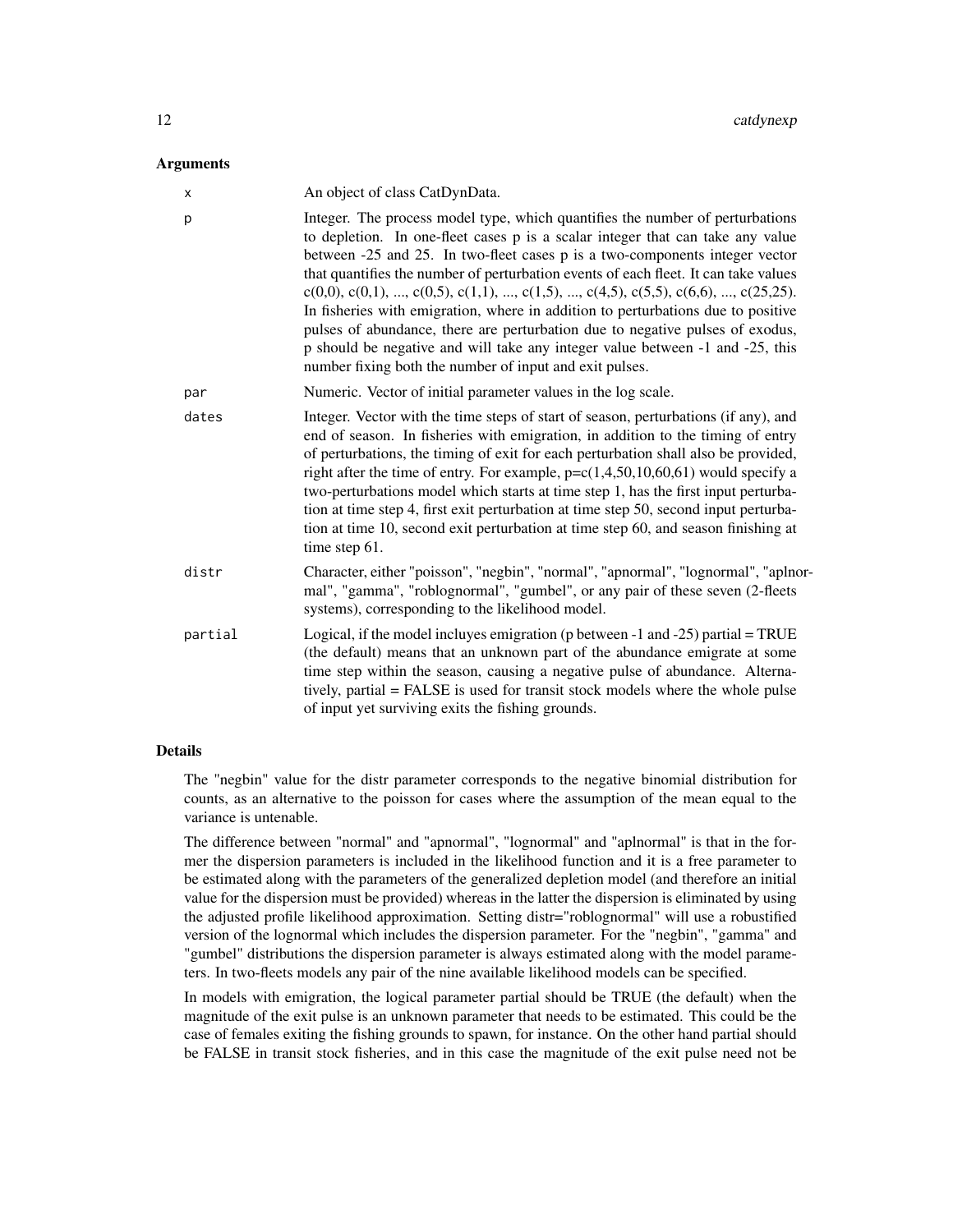# <span id="page-12-0"></span>CatDynFit 13

estimated, since all survivors leave. Thus setting partial to TRUE and p negative estimates more parameters than non-emigration and transit stock models.

At this point there is no allowance for models with emigration that include a different number of entry and exit pulses. Transit stock fisheries (partial=FALSE) must have the same number of entry and exit pulses but other emigration models (partial=TRUE) need not be restricted. Next versions of the function will include options for different number of entry and exit pulses.

# Value

A list of length 2.

| Properties | A list of length 3. Units is a data frame with the units of time step, catch, body<br>weight, and the numbers multiplier. Fleets is a dataframe with the fleets names<br>and the units of nominal effort for each fleet. Dates is a dataframe with start and<br>end dates of the fishing season in the ISO 8601 format                                                                                                                                                                                                                                                                                                                             |
|------------|----------------------------------------------------------------------------------------------------------------------------------------------------------------------------------------------------------------------------------------------------------------------------------------------------------------------------------------------------------------------------------------------------------------------------------------------------------------------------------------------------------------------------------------------------------------------------------------------------------------------------------------------------|
| Model      | A list of length 5. Type is the perturbation type of model. Dates is the timing<br>of perturbations, Distr is the chosen likelihood model, Parameters is the param-<br>eter values being explored, and Results, is a dataframe with the time step, and<br>for each fleet, observed effort, observed catch in numbers, predicted catch in<br>numbers, observed catch in weight, predicted catch in weight, deviance, likeli-<br>hood, deviance residuals, predicted population abundance, predicted population<br>biomass, observed exploitation rate, predicted exploitation rate, observed fishing<br>mortality, and predicted fishing mortality. |

# Note

The plot.CatDynData() function, acting on objects of class CatDynData, provides a plot of a statistic called the catch spike statistic, that can be useful to determine the p and dates arguments.

#### Author(s)

Ruben H. Roa-Ureta (ORCID ID 0000-0002-9620-5224)

#### Examples

#See examples for CatDynFit().

CatDynFit *Fit CatDyn Models by Maximum Likelihood*

#### Description

A wrapper and post-processing tool that checks that the data are passed with proper characteristics, calls optimx() (from package optimx) on any of dozens of possible versions of the generalized depletion models (as internal functions), and then it post-processes optimx() results and join all results in a list of lists.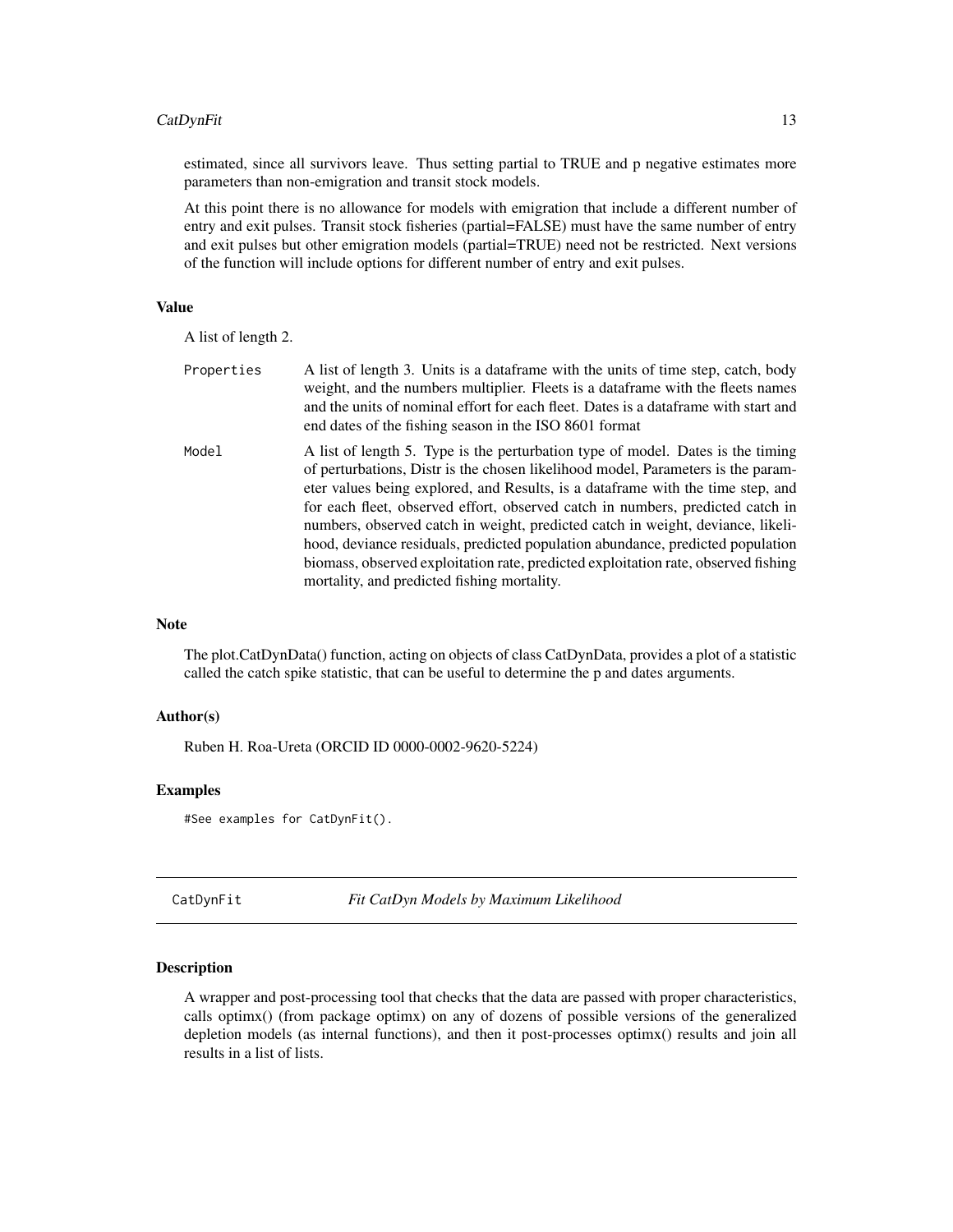# Usage

```
CatDynFit(x, p, par, dates, distr, method, control = list(),
         hessian = TRUE, itnmax, partial = TRUE)
```
# Arguments

| Χ       | A data object of class CatDynData. See as.CatDynData().                                                                                                                                                                                                                                                                                                                                                                                                                                                                                                                                                                                                                                                                                       |
|---------|-----------------------------------------------------------------------------------------------------------------------------------------------------------------------------------------------------------------------------------------------------------------------------------------------------------------------------------------------------------------------------------------------------------------------------------------------------------------------------------------------------------------------------------------------------------------------------------------------------------------------------------------------------------------------------------------------------------------------------------------------|
| р       | Integer. The process model type, which quantifies the number of perturbations<br>to depletion. In one-fleet cases p is a scalar integer that can take any value<br>between -25 and 25. In two-fleet cases p is a two-components integer vector<br>that quantifies the number of perturbation events of each fleet. It can take values<br>$c(0,0), c(0,1), , c(0,5), c(1,1), , c(1,5), , c(4,5), c(5,5), c(6,6), , c(25,25).$<br>In fisheries with emigration, where in addition to perturbations due to positive<br>pulses of abundance, there are perturbation due to negative pulses of exodus,<br>p should be negative and will take any integer value between -1 and -25, this<br>number fixing both the number of input and exit pulses. |
| par     | Numeric. Vector of initial parameter values in the log scale.                                                                                                                                                                                                                                                                                                                                                                                                                                                                                                                                                                                                                                                                                 |
| dates   | Integer. Vector with the time steps of start of season, perturbations (if any), and<br>end of season. In fisheries with emigration, in addition to the timing of entry<br>of perturbations, the timing of exit for each perturbation shall also be provided,<br>right after the time of entry. For example, $p = c(1, 4, 50, 10, 60, 61)$ would specify a<br>two-perturbations model which starts at time step 1, has the first input perturba-<br>tion at time step 4, first exit perturbation at time step 50, second input perturba-<br>tion at time 10, second exit perturbation at time step 60, and season finishing at<br>time step 61.                                                                                                |
| distr   | Character, either "poisson", "negbin", "normal", "apnormal", "lognormal", "aplnor-<br>mal", "gamma", "roblognormal", "gumbel", or any pair of these seven (2-fleets<br>systems), corresponding to the likelihood model.                                                                                                                                                                                                                                                                                                                                                                                                                                                                                                                       |
| method  | Character. Any method accepted by optimx() can be used, but some may return<br>warnings or errors.                                                                                                                                                                                                                                                                                                                                                                                                                                                                                                                                                                                                                                            |
| control | A list of control arguments to be passed to optimx().                                                                                                                                                                                                                                                                                                                                                                                                                                                                                                                                                                                                                                                                                         |
| hessian | Logical. Defaults to TRUE. If set to FALSE all numerical methods tried will<br>fail.                                                                                                                                                                                                                                                                                                                                                                                                                                                                                                                                                                                                                                                          |
| itnmax  | Numeric. Maximum number of iterations, to pass to optimx().                                                                                                                                                                                                                                                                                                                                                                                                                                                                                                                                                                                                                                                                                   |
| partial | Logical, if the model incluyes emigration ( $p$ between -1 and -25) partial = TRUE<br>(the default) means that an unknown part of the abundance emigrate at some<br>time step within the season, causing a negative pulse of abundance. Alterna-<br>tively, partial = FALSE is used for transit stock models where the whole pulse<br>of input yet surviving exits the fishing grounds.                                                                                                                                                                                                                                                                                                                                                       |

# Details

Much care should be taken in selecting good initial values to pass in the par argument. To accomplish this CatDyn includes the CatDynExp class, and the catdynexp() and the plot.CatDynExp()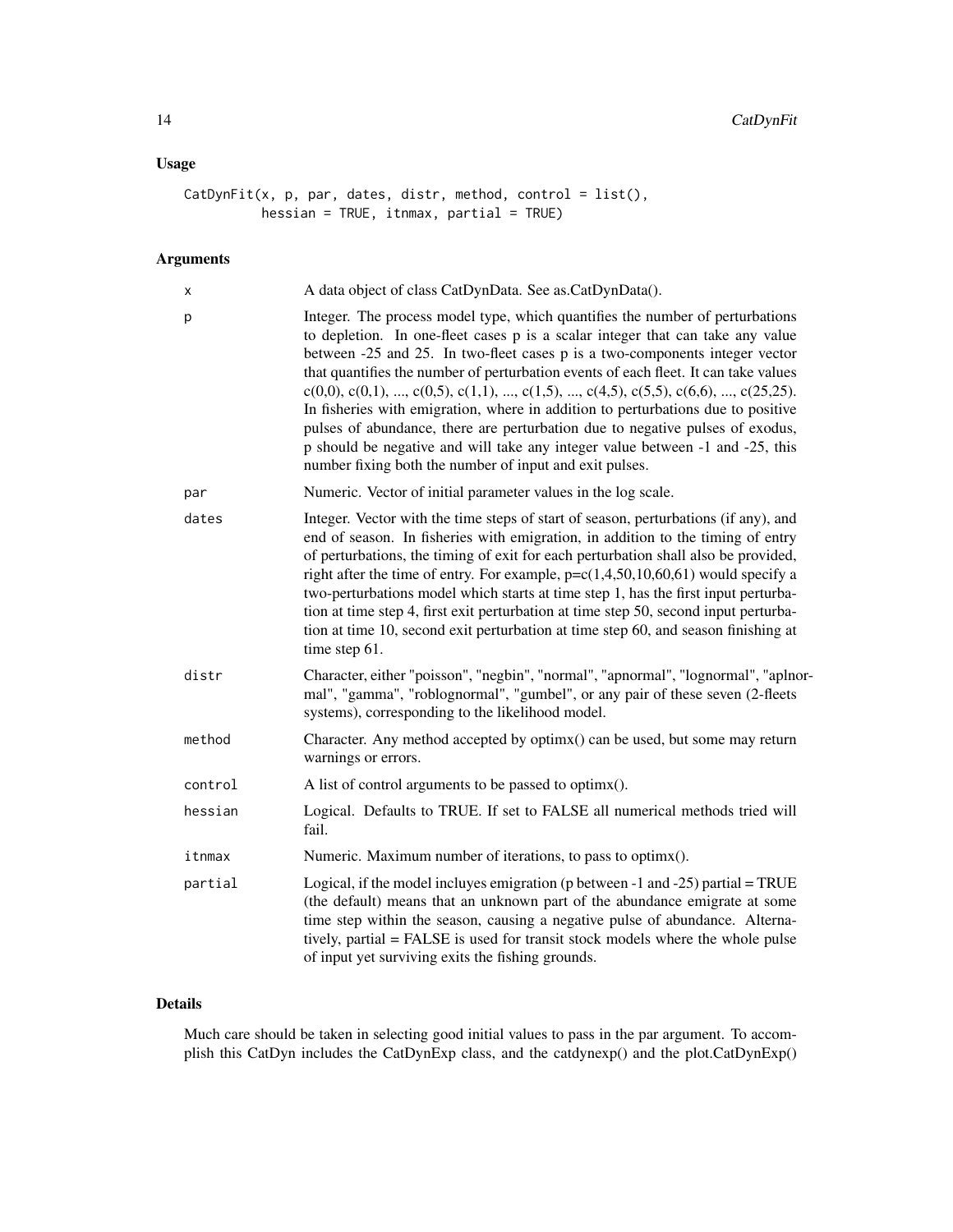#### CatDynFit 15

functions to graphically fine tune the initial values for all model parameters. In multi-annual applications and monthly time step this might be time consuming but it should be carried out to increase the chance that the optimizers will converge to reasonable parameter space.

Initial parameter values must be passed log-transformed by the user. CatDynFit() will backtransform the maximum likelihood estimates and its numerical Hessian matrix without user intervention using the delta method.

Generally, when p is 5 or lower (one fleet) or  $c(5,5)$  (two fleets) or lower, the model is applied to one annual season of data and the time step is "day" or "week". Conversely, when p is 6 (one fleet) or c(6,6) (two fleets) or higher the model is applied to multiannual series and the time step is the month, although it is conceivable that for a higly perturbed fishing system higher p values would be applied to single season cases.

The models set up for fisheries with emigration are single fleet only, so when p is negative, taking any value in the admissible range, its length must be 1.

The discrete Poisson distribution option is recommended for fisheries where the catch is counted in number of fish instead of weight.

The "negbin" value for the distr parameter corresponds to the negative binomial distribution for counts, as an alternative to "poisson" for cases where the assumption of the mean equal to the variance is untenable.

The difference between "normal" and "apnormal", "lognormal" and "aplnormal" is that in the former the dispersion parameters is included in the likelihood function and it is a free parameter to be estimated along with the parameters of the generalized depletion model (and therefore an initial value for the dispersion has to be provided) whereas in the latter the dispersion is eliminated by using the adjusted profile likelihood approximation. Setting distr="roblognormal" will use a robustified version of the lognormal which includes the dispersion parameter. For the "negbin", "gamma" and "gumbel" distributions the dispersion parameter is always estimated along with the model parameters. In two-fleets models any pair of the nine available likelihood models can be specified.

In models with emigration, the logical parameter partial should be TRUE (the default) when the magnitude of the exit pulse is an unknown parameter that needs to be estimated. This could be the case of females exiting the fishing grounds to spawn, for instance. On the other hand partial should be FALSE in transit stock fisheries, and in this case the magnitude of the exit pulse need not be estimated, since all survivors leave. Thus setting partial to TRUE and p negative estimates more parameters than non-emigration and transit stock models.

At this point there is no allowance for models with emigration that include a different number of entry and exit pulses. Transit stock fisheries (partial=FALSE) must have the same number of entry and exit pulses but other emigration models (partial=TRUE) need not be restricted. Next versions of the function will include options for different number of entry and exit pulses.

#### Value

A list of length 3.

Data A list of length 2. Properties is a list of length 3. Units is a dataframe with the units of time step, catch, body weight, and the numbers multiplier. Fleets is a dataframe with the fleets names and the units of nominal effort for each fleet. Dates is a dataframe with the start and end dates of the season in the ISO 8601 format. Data is a list of length equal to the number of fleets (1 or 2).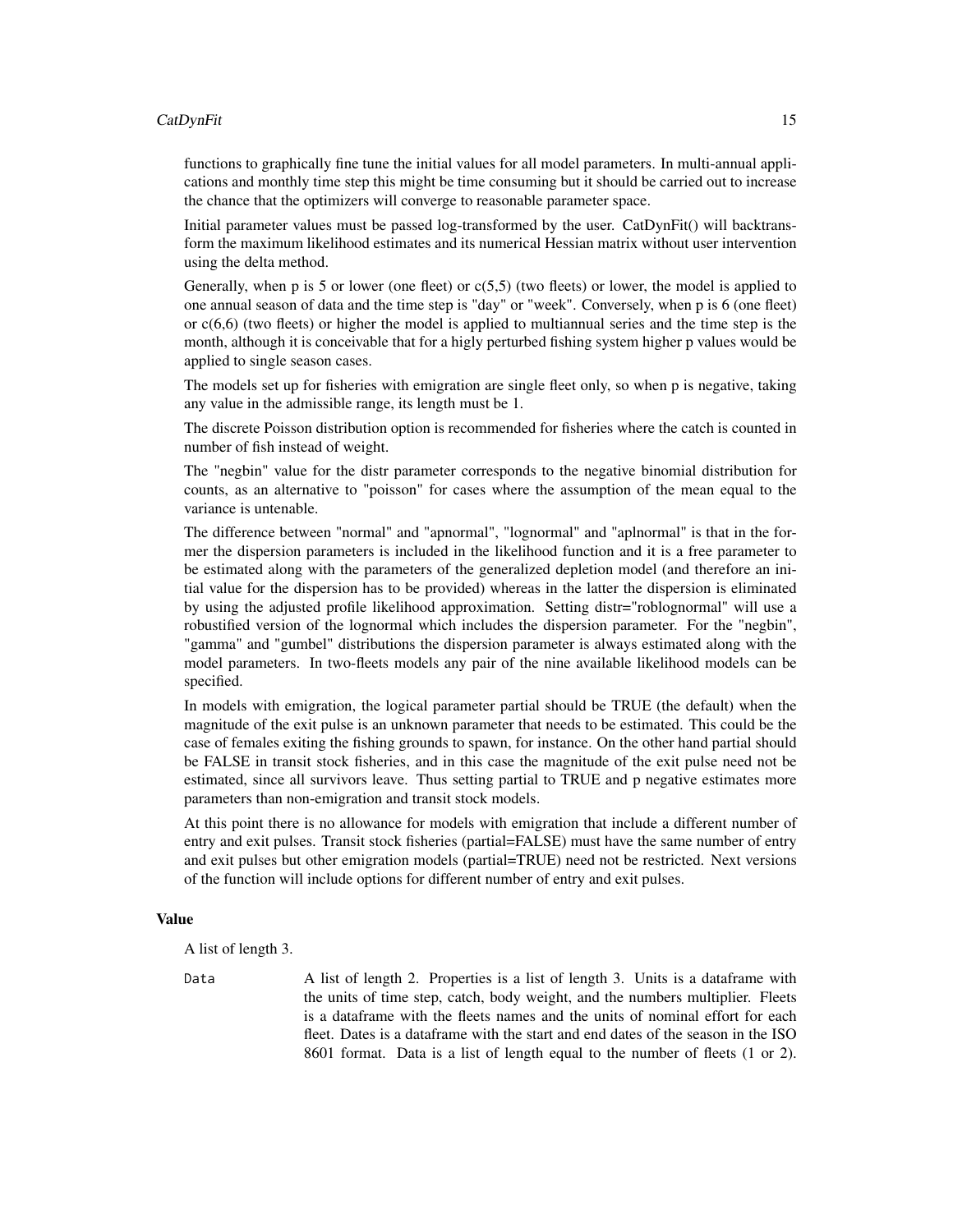|         | Each component is a dataframe with the raw data, time step, observed effort,<br>observed catch, observed mean body weight, observed catch in numbers, and<br>the catch spike statistic.                                                                                                                                                                                                                                                                                                                                                                                                                                                                                                                                                                                           |
|---------|-----------------------------------------------------------------------------------------------------------------------------------------------------------------------------------------------------------------------------------------------------------------------------------------------------------------------------------------------------------------------------------------------------------------------------------------------------------------------------------------------------------------------------------------------------------------------------------------------------------------------------------------------------------------------------------------------------------------------------------------------------------------------------------|
| Initial | A data frame with named initial values of all free parameters in the model.                                                                                                                                                                                                                                                                                                                                                                                                                                                                                                                                                                                                                                                                                                       |
| Model   | A list with length equal to the number of numerical methods. Each component<br>has the perturbation type model, the dates of events, the chosen distribution for<br>the observation of catch, the integer code describing the success or not of cov-<br>ergence returned by the method, the Karush Kuhn Tucker conditions, hopefully<br>TRUE and TRUE, the value of the Akaike Information Criterion, not compara-<br>ble between different distributions, the back-transformed (from log) maximum<br>likelihood estimates, the numerical gradients at each maximum likelihood es-<br>timate, the standard errors of backtransformed (from log) maximum likelihood<br>estimates, and the correlation matrix of the back-transformed (from log) maxi-<br>mum likelihood estimates. |

## **Note**

Complex models may take several hours to converge on a PC. As an example, a two fleet model with 18 perturbations each fleet,  $p = c(18,18)$ , and the aplnormal likelihood model, totalling 44 parameters to estimate from 216 monthly time steps, coverged successfully in 16 hours on a Windows 7, 64 bit, 3 GHz processor, 8 GB RAM.

Some effort has been made to avoid being kicked out of numerical optimization by just one numerical method that fails, so that optimization continues with other methods, but there may remain some cases when the whole optimization process is aborted by failure in just one method. Try taking out some suspicious methods and optimize again. Experience shows that methods spg and CG are robust for this kind of model so both should be considered as the baseline case for numerical optimization. When using the option of modeling transit fisheries with the Poisson distribution it has been observed that methods bobyqa and newuoa also perform well, so keep an open mind and take advantage of optimx by trying several numerical methods.

In resident stock models without emigration partial must be left at its default value in order not to have any effect.

#### Author(s)

Ruben H. Roa-Ureta (ORCID ID 0000-0002-9620-5224)

#### References

Roa-Ureta, R. H. 2012. ICES Journal of Marine Science 69(8), 1403-1415.

Roa-Ureta, R. H. et al. 2015. Fisheries Research 171 (Special Issue), 59-67.

Roa-Ureta, R. H. 2015. Fisheries Research 171 (Special Issue), 68-77.

Lin, Y-J. et al. 2017. Fisheries Research 195, 130-140.

## Examples

#NOTE: These examples are run with very few maximum number of iterations for the #optimization methods passed to the CatDynFit function. Real applications should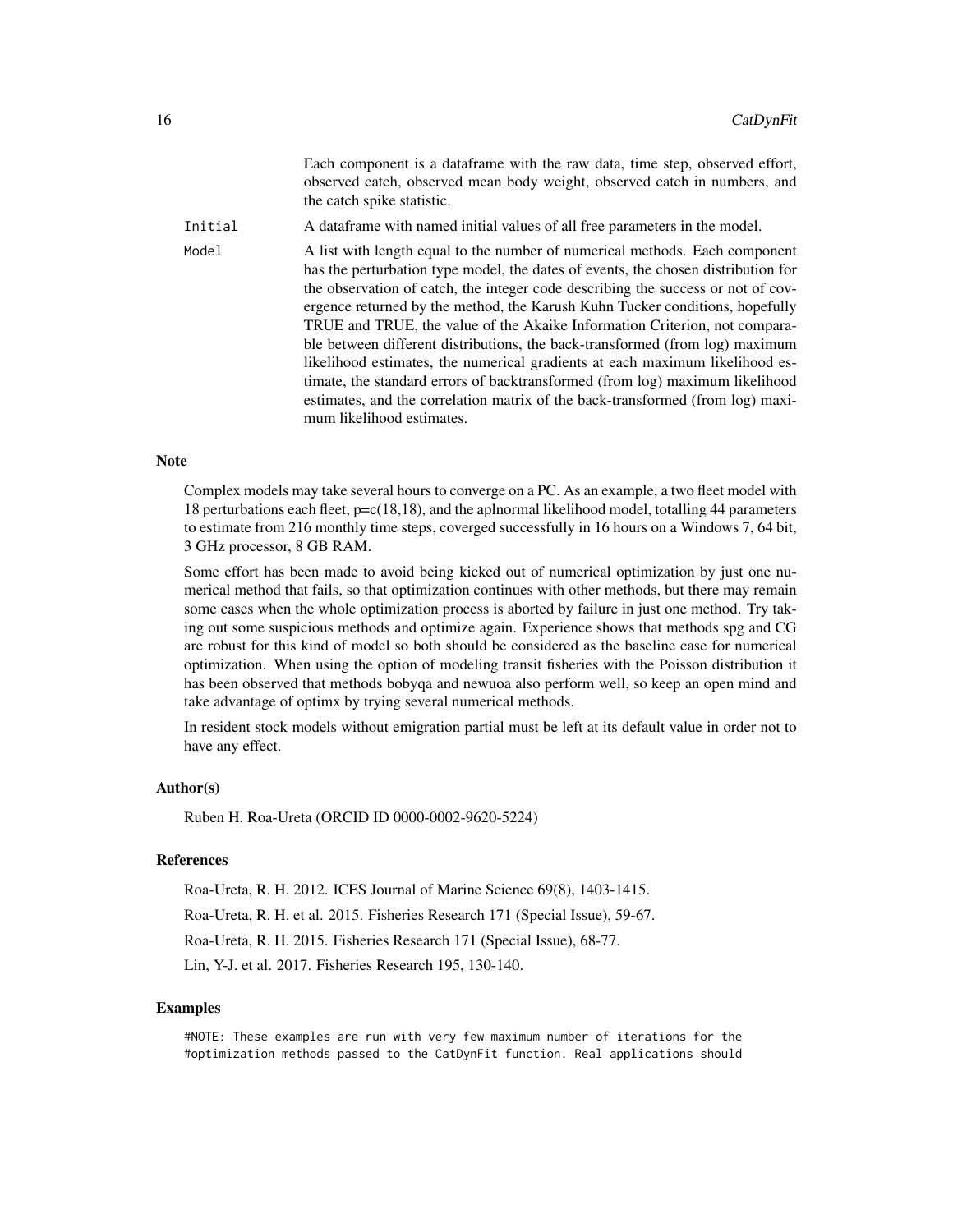```
#run many more, setting the itnmax parameter in the order of thousands for models
#with dozens of free parameters to estimate.
#
#Falkland Islands one-fleet squid fishery in 1990.
#Create the data object
lgahi <- as.CatDynData(x=lolgahi,
                       step="day",
                       fleet.name="Fk",
                       coleff=2,
                       colcat=1,
                       colmbw=3,
                       unitseff="nboats",
                       unitscat="kg",
                       unitsmbw="kg",
                       nmult="bill",
                       season.dates=c(as.Date("1990-01-31"),as.Date("1990-05-30")))
#Not run
#plot(lgahi,mark=TRUE,offset=c(NA,NA,.75),hem="S")
#
#1) Fit a 1-fleet 1P model with lognormal observation error and the adjusted
#profile approximation to the likelihood to eliminate the dispersion parameter
M <- 0.011 #1/Time step
N0.ini <- 3.8 #billions
P1.ini <- 1.3 #billions
k.ini <- 5.0e-05 #1/n of boats
alpha.ini <- 1.7 #adimensional
beta.ini <- 0.6 #adimensional
pars.ini <- log(c(M,
                   N0.ini,
                   P1.ini,
                   k.ini,
                   alpha.ini,
                   beta.ini))
#Dates
P1 <- 70 #Selected by visual inspection of standard plot
dates <- c(head(lgahi$Data$Fk$time.step,1),
           P1,
           tail(lgahi$Data$Fk$time.step,1))
lgahi.apln.1P.ini <- catdynexp(x=lgahi,
                               p=1,
                               par=pars.ini,
                               dates=dates,
                               distr="aplnormal")
plot(x=lgahi.apln.1P.ini,
     leg.pos="topright",
     Biom.tstep=7,
     Cat.tstep=120,
     Biom.xpos=0.4,
     Biom.ypos=0,
     Cat.xpos=0.4,
     Cat.ypos=0.1)
#fit
lgahi.apln.1P.fit <- CatDynFit(x=lgahi,
```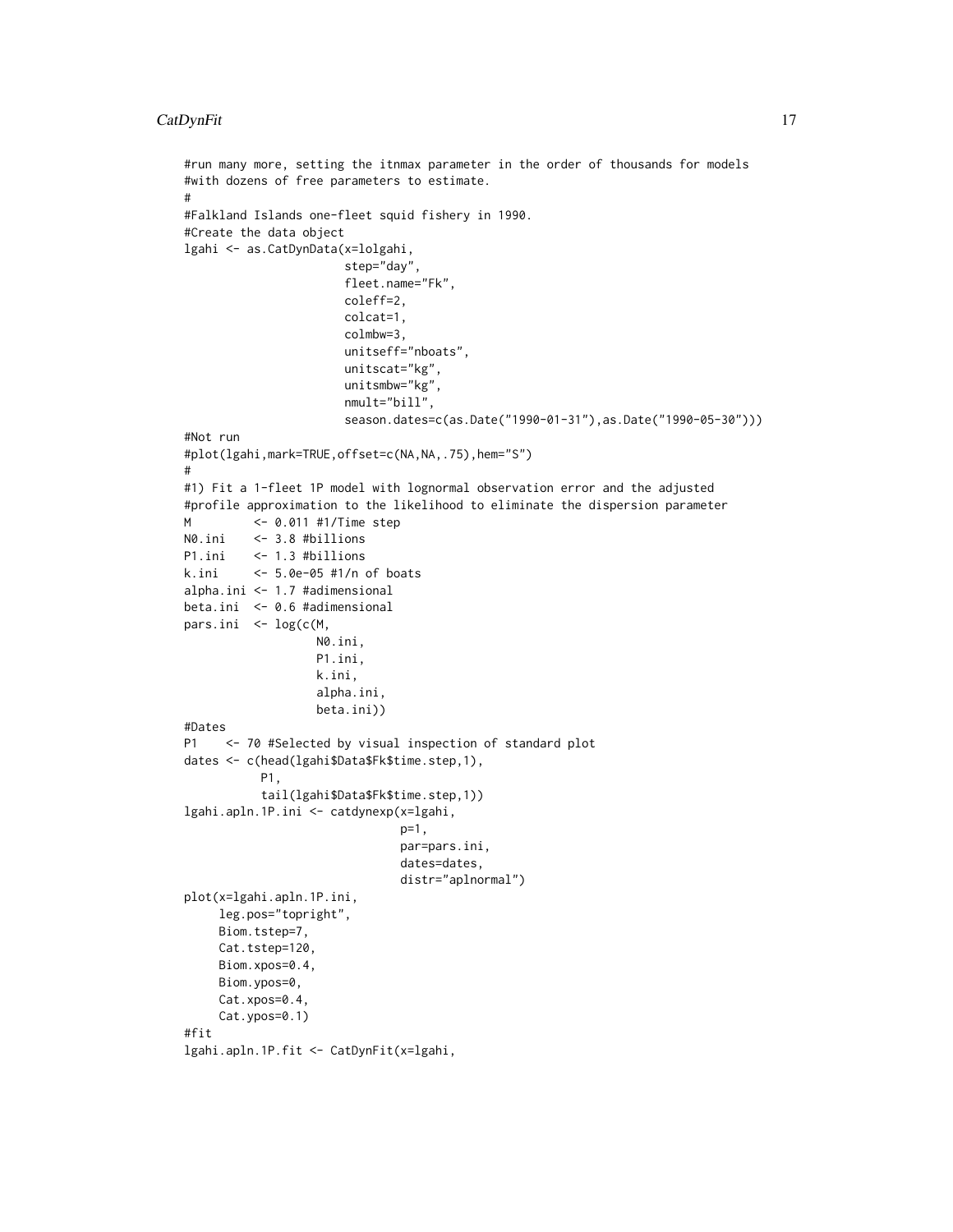```
p=1,
                               par=pars.ini,
                               dates=dates,
                               distr="aplnormal",
                               method="spg",
                               itnmax=10)
#examine results
lgahi.apln.1P.pred.spg <- CatDynPred(lgahi.apln.1P.fit,"spg")
plot(x=lgahi.apln.1P.pred.spg,
     leg.pos="topright",
     Biom.tstep=7,
     Cat.tstep=120,
     Biom.xpos=0.18,
     Biom.ypos=0.1,
     Cat.xpos=0.18,
     Cat.ypos=0.2)
#
#2) Fit a 1-fleet 2P model with lognormal observation error and full exact
#likelihood including the dispersion parameter
M <- 0.011 #1/Time step
N0.ini <- 3.8 #billions
P1.ini <- 1.3 #billions
P2.ini <- 0.5 #billions
k.ini <- 4.0e-05 #1/n of boats
alpha.ini <- 1.7 #adimensional
beta.ini <- 0.6 #adimensional
#Note how to get reasonable initial value for dispersion parameter
psi.ini <- 0.33*sd(log(lgahi$Data$Fk$obscat.bill))^2
pars.ini <- log(c(M,
                  N0.ini,
                   P1.ini,
                  P2.ini,
                   k.ini,
                   alpha.ini,
                   beta.ini,
                   psi.ini))
#Dates
P1 <- 70 #Selected by visual inspection of standard plot
P2 <- 135 #Selected by visual inspection of standard plot
dates <- c(head(lgahi$Data$Fk$time.step,1),
           P1,
           P2,
           tail(lgahi$Data$Fk$time.step,1))
lgahi.ln.2P.ini <- catdynexp(x=lgahi,
                            p=2,
                            par=pars.ini,
                            dates=dates,
                            distr="lognormal")
plot(x=lgahi.ln.2P.ini,
     leg.pos="topright",
     Biom.tstep=7,
     Cat.tstep=120,
     Biom.xpos=0.4,
```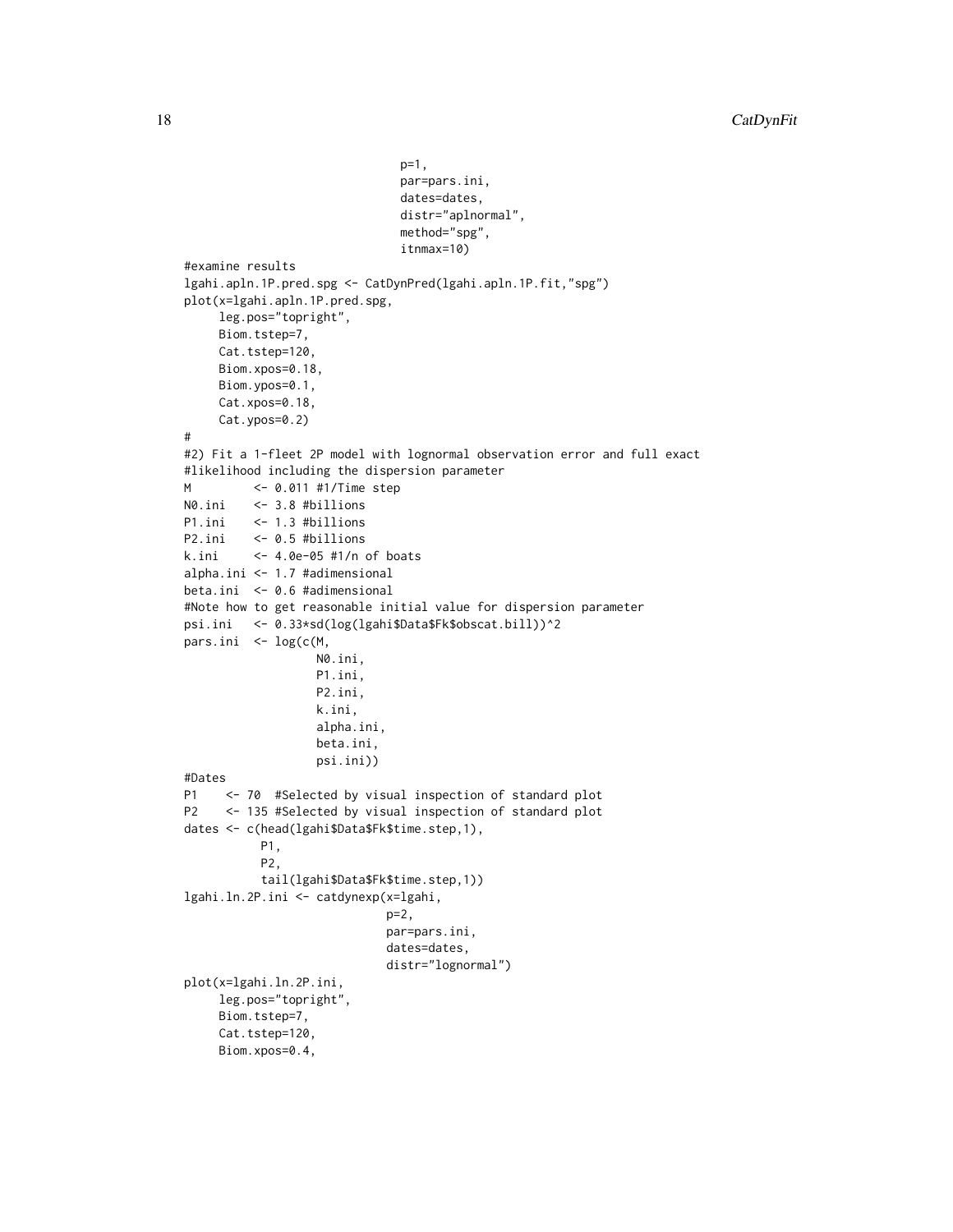```
Biom.ypos=0,
     Cat.xpos=0.18,
     Cat.ypos=0.2)
#fit lognormal
lgahi.ln.2P.fit <- CatDynFit(x=lgahi,
                              p=2,
                              par=pars.ini,
                              dates=dates,
                              distr="lognormal",
                              method="spg",
                              itnmax=10)
#examine results
lgahi.ln.2P.pred.spg <- CatDynPred(lgahi.ln.2P.fit,"spg")
plot(x=lgahi.ln.2P.pred.spg,
     leg.pos="topright",
     Biom.tstep=7,
     Cat.tstep=120,
     Biom.xpos=0.18,
    Biom.ypos=0.1,
     Cat.xpos=0.18,
     Cat.ypos=0.2)
#
#Summary table for model selection
lgahi.sum <- CatDynSum(x=list(lgahi.apln.1P.fit,
                               lgahi.ln.2P.fit),
                       season=1990,
                       method=c("spg","spg"))
#Plot for correlations among parameter estimates
CatDynCor(x=list(lgahi.apln.1P.fit,
                 lgahi.ln.2P.fit),
          ttl=c("Adjusted Profile Lognormal 1P","Lognormal 2P"),
          method=c("spg","spg"),
          arr=c(2,1))
#Create neat table with optimization results
CatDynPar(x=lgahi.ln.2P.fit,method="spg")
#
```
CatDynMod *Class Attribute of Model Output Object*

# Description

To be used by plot.CatDynMod() to graphically examine model results.

#### Usage

CatDynMod(x, ...)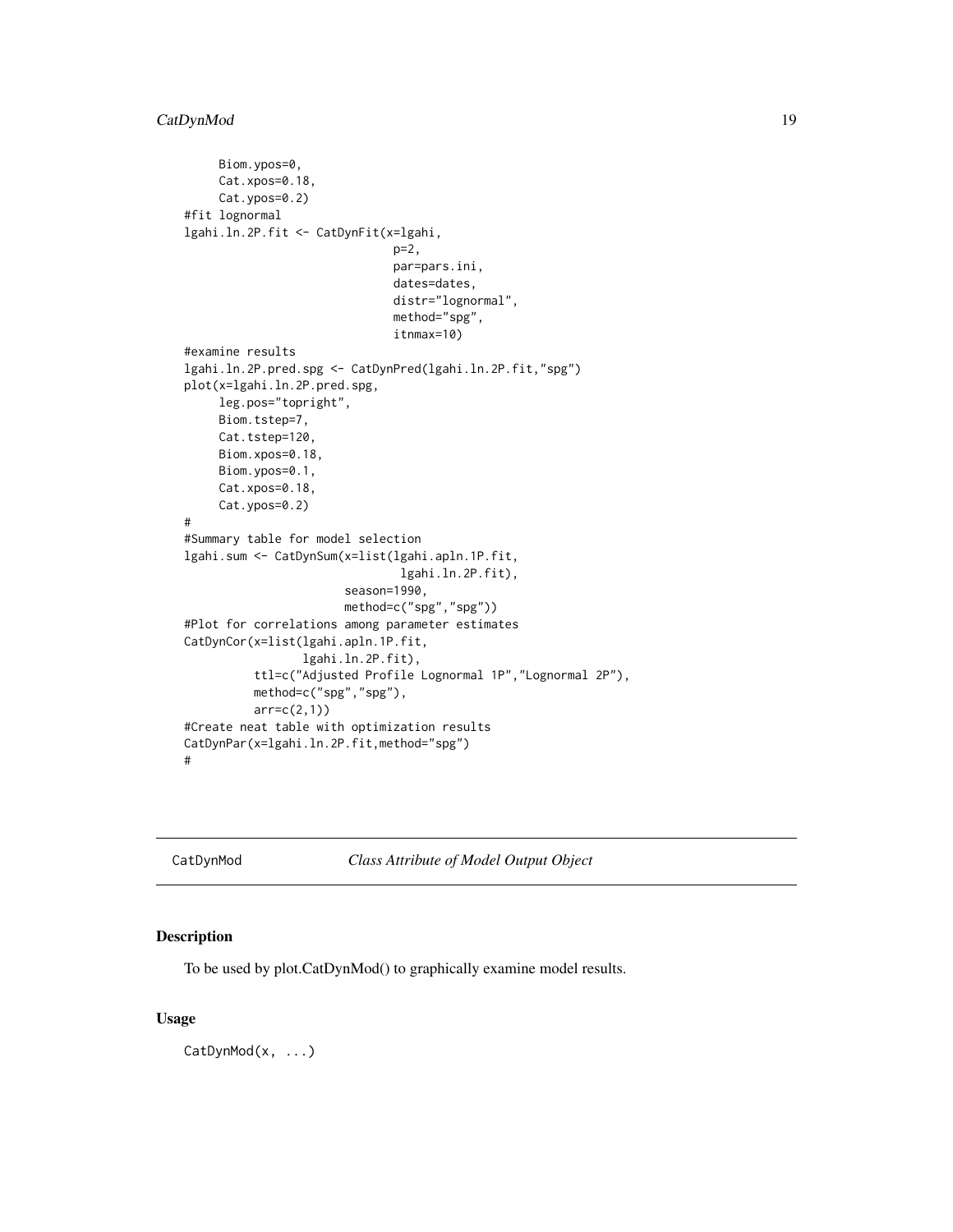# <span id="page-19-0"></span>20 CatDynPar

#### **Arguments**

|          | A list object coming from CatDyn(). |
|----------|-------------------------------------|
| $\cdots$ | Not used.                           |

# Value

A class attribute

#### Author(s)

Ruben H. Roa-Ureta (ORCID ID 0000-0002-9620-5224)

#### Examples

#See examples for CatDynFit().

CatDynPar *Table of Parameter Estimates and Coefficients of Variation*

# Description

It takes parameter estimates from output by CatDynFit() from a single model fit and creates a neat table of estimates, dates in ISO 8601 format for each abundance input/output, and coefficient of variation of estimates.

#### Usage

```
CatDynPar(x, method, partial = TRUE)
```
#### Arguments

|         | A single model object of class catdyn output by CatDynFit().                             |
|---------|------------------------------------------------------------------------------------------|
| method  | The numerical method used to minimize the loglikelihod of x.                             |
| partial | Logical, FALSE for transit models, TRUE (the default) for all other model ver-<br>sions. |
|         |                                                                                          |

# Details

Arguments x and method must both be of length  $= 1$ .

#### Value

A data.frame with the following columns: parameter names (all estimated parameters, including the dispersion parameter for likelihood options other than Poisson, adjusted profile normal, and adjusted profile lognormal), timing (the data in ISO 8601 format of each input/output event), the maximum likelihood estimates, and the percent coefficient of variation. In two fleet models the last three columns are duplicated, with the fleet name added to the column names.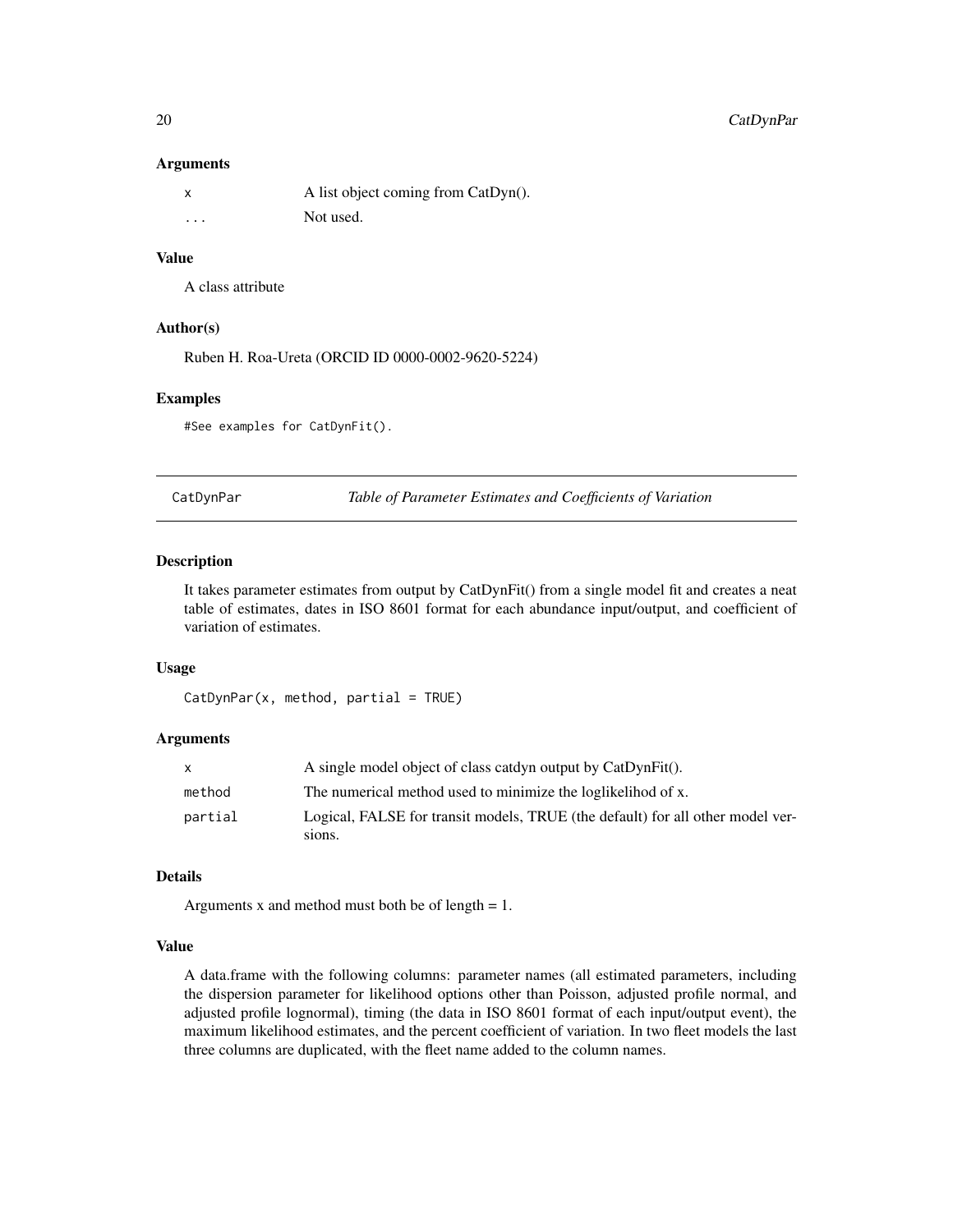# <span id="page-20-0"></span>CatDynPred 21

# Note

In model fits with a monthly time step, the timing column includes year and month. In model fits with a weekly time step, the timing includes the full date with initial and final date of that week. In model fits with a daily time step, the timing includes the full data.

#### Author(s)

Ruben H. Roa-Ureta (ORCID ID 0000-0002-9620-5224)

#### Examples

```
#See examples for CatDynFit().
```
CatDynPred *Predictions from a Generalized Depletion (Catch Dynamics) Model*

#### Description

Calculates the predicted catch, residuals, by fleet, population biomass, exploitation rate, fishing mortality, of a fish stock using parameters estimated for a Catch Dynamic Model.

#### Usage

 $CatDynPred(x, method, partial = TRUE)$ 

#### Arguments

| $\mathsf{x}$ | An object of class catdyn from function CatDynFit().                                     |
|--------------|------------------------------------------------------------------------------------------|
| method       | Character. The particular numerical method from which estimates have to be<br>drawn.     |
| partial      | Logical, FALSE for transit models, TRUE (the default) for all other model ver-<br>sions. |

# Details

This function is very similar to catdynexp() but instead of using arbitrary parameter values given by the user, it takes the maximum likelihood estimates produced by the call to the optimizer by function CatDynFit().

#### Value

A list of length 2.

Properties A list of length 3. Units is a dataframe with the units of time step, catch, body weight, and the numbers multiplier. Fleets is a dataframe with the fleets names and the units of nominal effort for each fleet. Dates is a dataframe with start and end dates of the fishing season in the ISO 8601 format.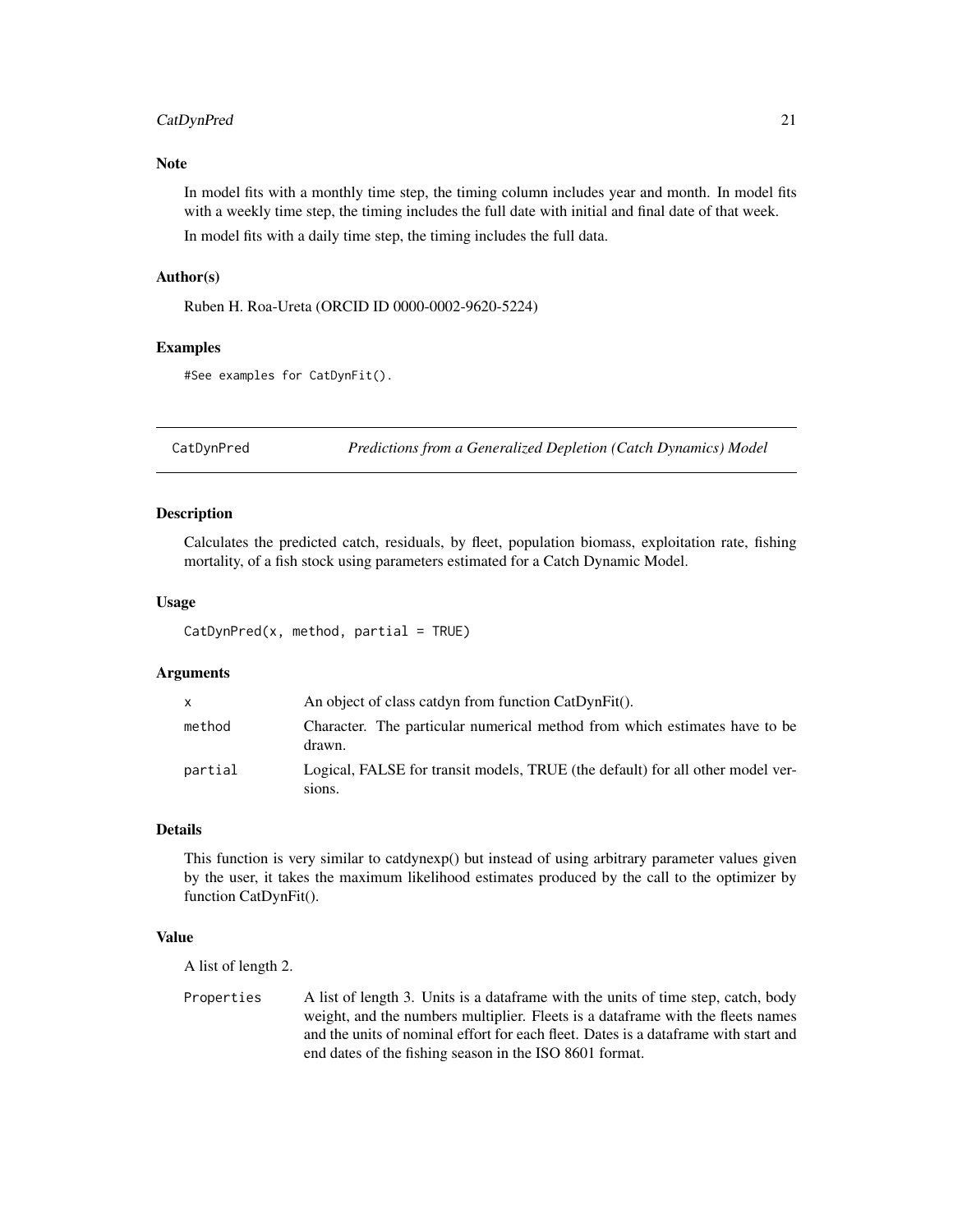<span id="page-21-0"></span>

| Model | A list of length 5. Type is the perturbation type of model. Dates is the timing    |
|-------|------------------------------------------------------------------------------------|
|       | of perturbations. Distr is the chosen likelihood model, Parameters is the param-   |
|       | eter values being explored, and Results, is a dataframe with the time step, and    |
|       | for each fleet, observed effort, observed catch in numbers, predicted catch in     |
|       | numbers, observed catch in weight, predicted catch in weight, deviance, likeli-    |
|       | hood, deviance residuals, predicted population abundance, predicted population     |
|       | biomass, observed exploitation rate, predicted exploitation rate, observed fishing |
|       | mortality, and predicted fishing mortality.                                        |

# Note

In resident stock models without emigration partial must be left at its default value in order not to have any effect.

# Author(s)

Ruben H. Roa-Ureta (ORCID ID 0000-0002-9620-5224)

#### References

Roa-Ureta, R. H. 2012. ICES Journal of Marine Science 69(8), 1403-1415.

Roa-Ureta, R. H. et al. 2015. Fisheries Research 171 (Special Issue), 59-67.

Roa-Ureta, R. H. 2015. Fisheries Research 171 (Special Issue), 68-77.

Lin, Y-J. et al. 2017. Fisheries Research 195, 130-140.

# Examples

#See examples for CatDynFit().

CatDynSum *Summary Table for Generalized Depletion (Catch Dynamics) Model Comparison*

# Description

Summarize information theoretic, numerical and statistical results of several models fit to the data to select a best working model.

# Usage

CatDynSum(x, season, method, partial=TRUE)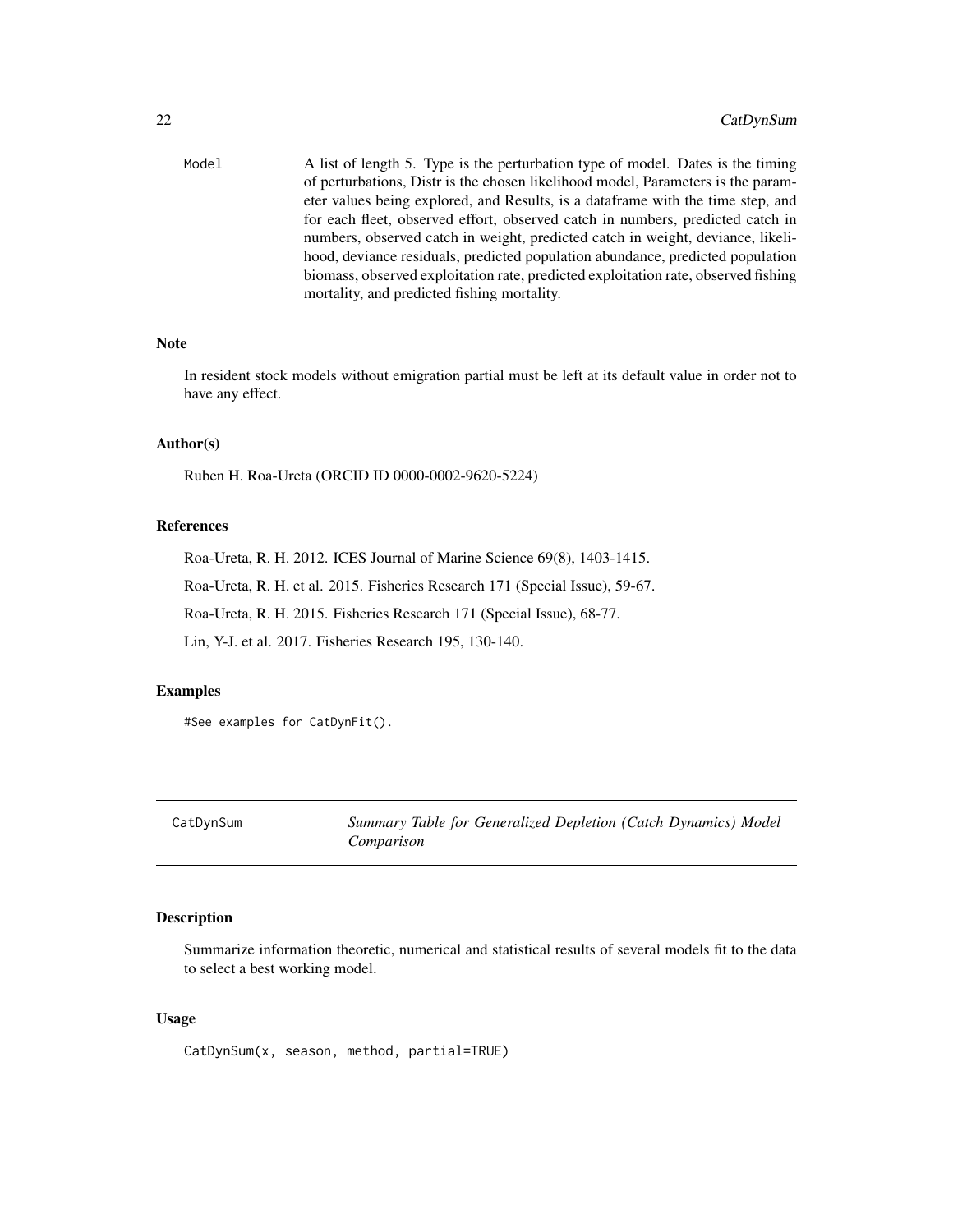#### <span id="page-22-0"></span>cor2cov 23

# Arguments

| <b>X</b> | A list of model objects of class catdyn output by CatDynFit().                           |
|----------|------------------------------------------------------------------------------------------|
| season   | Character, an identifier for the set of models.                                          |
| method   | A character vector of numerical methods to extract from each element of the x<br>list.   |
| partial  | Logical, FALSE for transit models, TRUE (the default) for all other model ver-<br>sions. |

# Details

The arguments x and method must be of the same length.

It might be useful to examine the results of different numerical methods applied to the same model with this function. To do this just repeat the name of the object in x and specify the different numerical methods in method.

# Value

A data.frame with an extraction of comparative information from several models fitted to the data.

#### Author(s)

Ruben H. Roa-Ureta (ORCID ID 0000-0002-9620-5224)

# Examples

#See examples for CatDynFit().

cor2cov *Correlation Matrix to Covariance Matrix Conversion*

# Description

Function to convert a correlation matrix to a covariance matrix.

#### Usage

```
cor2cov(cor.mat, sd, discrepancy = 1e-05)
```
# Arguments

| cor.mat     | The correlation matrix to be converted.                                                                                                                     |
|-------------|-------------------------------------------------------------------------------------------------------------------------------------------------------------|
| sd          | A vector that contains the standard deviations of the variables in the correlation<br>matrix.                                                               |
| discrepancy | A neighborhood of 1, such that numbers on the main diagonal of the correlation<br>matrix will be considered as equal to 1 if they fall in this neighborhood |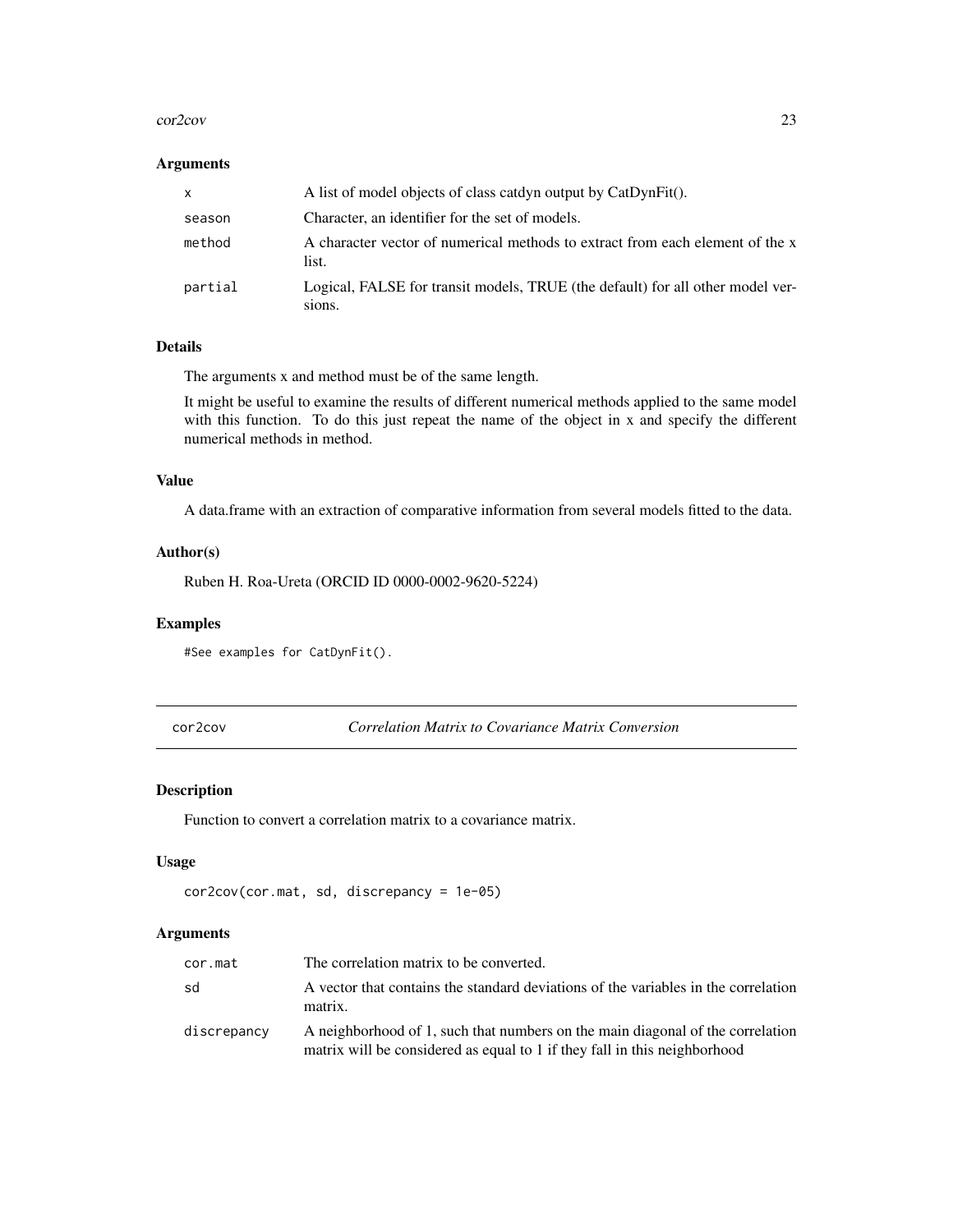# <span id="page-23-0"></span>Details

This function was copied from package MBESS.

The correlation matrix to convert can be either symmetric or triangular. The covariance matrix returned is always a symmetric matrix.

# Note

The correlation matrix input should be a square matrix, and the length of sd should be equal to the number of variables in the correlation matrix (i.e., the number of rows/columns). Sometimes the correlation matrix input may not have exactly 1s on the main diagonal, due to, eg, rounding; discrepancy specifies the allowable discrepancy so that the function still considers the input as a correlation matrix and can proceed (but the function does not change the numbers on the main diagonal).

# Author(s)

Ken Kelley (University of Notre Dame; KKelley@ND.Edu), Keke Lai

deltamethod *First-order Taylor Series Expansion of Functions of Random Variables*

#### **Description**

The delta method for approximating the standard error of a transformation  $g(X)$  of a random variable  $X = (x1, x2, \ldots)$ , given estimates of the mean and covariance matrix of *X*.

#### Usage

deltamethod(g, mean, cov, ses = TRUE)

# Arguments

| g    | A formula representing the transformation. The variables must be labelled $x1$ ,      |
|------|---------------------------------------------------------------------------------------|
|      | $x2, $ For example, ~ 1 / (x1 + x2). If the transformation returns a vector, then a   |
|      | list of formulae representing (g1, g2, ) can be provided, for example list( $\sim x1$ |
|      | $+x2, -x1/(x1 + x2)$ ).                                                               |
| mean | The estimated mean of X.                                                              |
| cov  | The estimated covariance matrix of X.                                                 |
| ses  | If TRUE, then the standard errors of $g1(X)$ , $g2(X)$ ,  are returned. Otherwise     |
|      | the covariance matrix of $g(X)$ is returned.                                          |

# Details

This function was copied from package msm.

It is used in CatDyn to backtransform from the logarithm because CatDyn parameters are all estimated in the log scale to improve numerical performance.

For more details see the help pages for function deltamethod of package msm.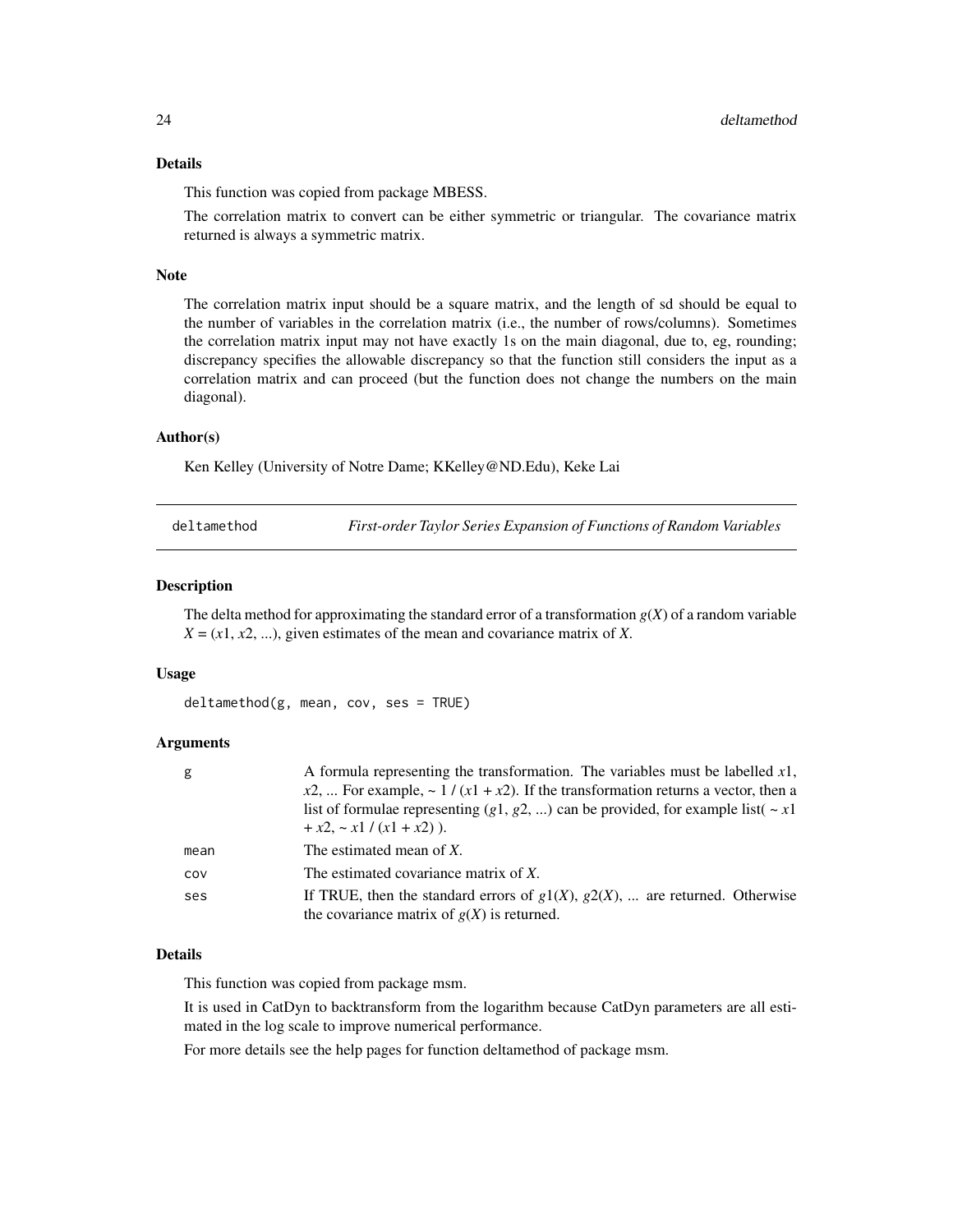#### <span id="page-24-0"></span>gayhake 25

# Value

A vector containing the standard errors of  $g1(X)$ ,  $g2(X)$ , ... or a matrix containing the covariance of *g*(*X*).

# Author(s)

C. H. Jackson <chris.jackson@mrc-bsu.cam.ac.uk>

# Examples

#See the examples in package msm.

gayhake *Industrial and Artisanal Catch and Effort Data from the Chilean Hake Fishery*

# Description

Exhaustive recorded operational activity of the *Merluccius gayi* two fleet fishery off Central Chile in 2006.

#### Usage

data("gayhake")

# Format

A data frame with 53 observations on the following 7 variables.

TimeStep a numeric vector

Catch.Ind.kg a numeric vector

NShips.Ind a numeric vector

Body.Ind.g a numeric vector

Catch.Art.kg a numeric vector

NShips.Art a numeric vector

Body.Art.g a numeric vector

#### Source

Under-Secretariat of Fishing, Chilean government.

# Examples

data(gayhake)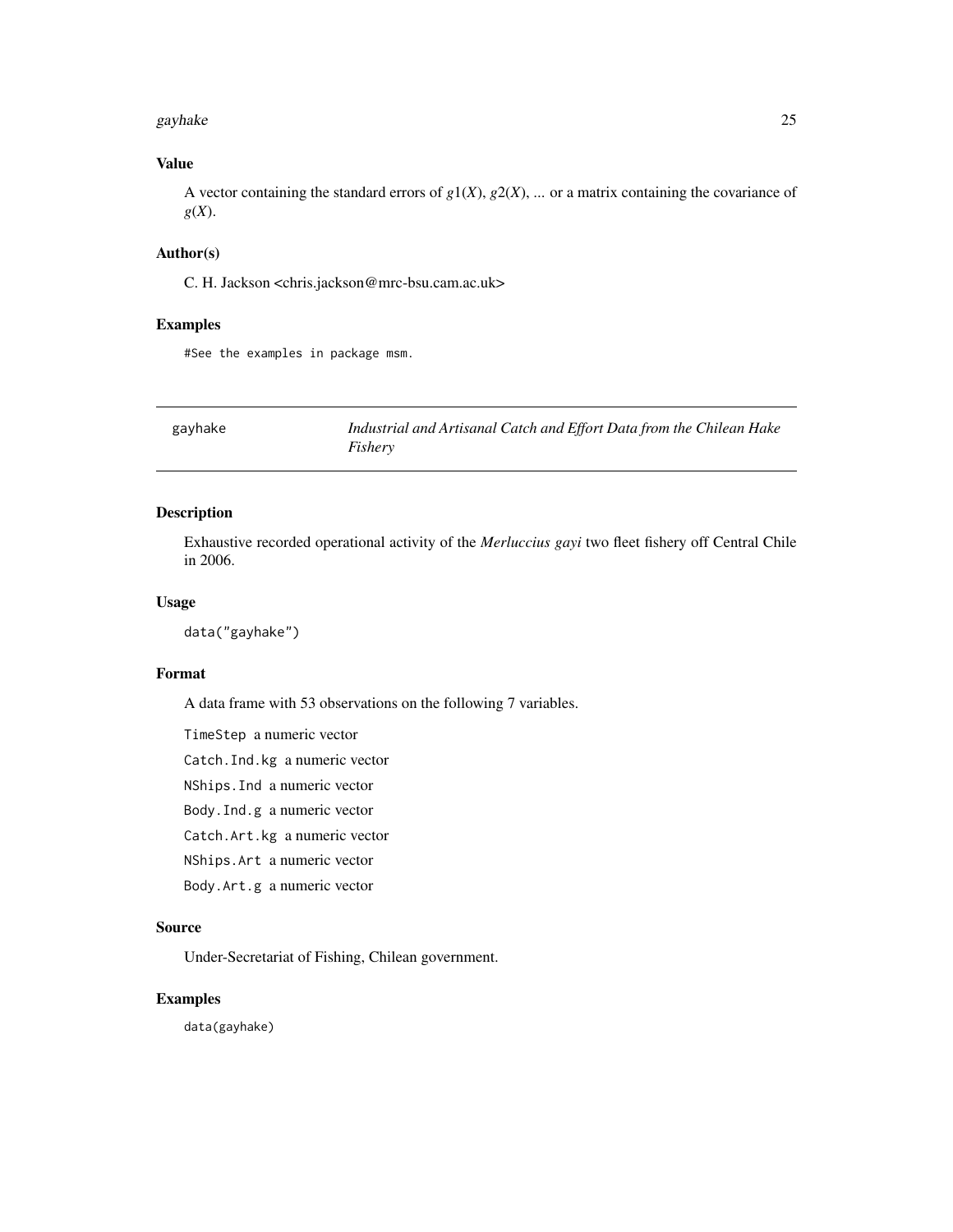<span id="page-25-0"></span>

#### Description

A small sample from hundreds of thousand of records of length by month from individual fish captured by artisanal fishing boats.

#### Usage

data("gayhakelm")

#### Format

A data frame with 600 observations on the following 2 variables.

Month a numeric vector

lon.cm a numeric vector

# Source

Under-Secretariat of Fishing, Chilean government.

# Examples

data(gayhakelm)

gayhakelw *Length and Weight data of Chilean hake from Artisanal Fishery*

# Description

A small sample from hundreds of thousand of records of length and weight of individual fish captured by artisanal fishing boats.

# Usage

data("gayhakelw")

#### Format

A data frame with 250 observations on the following 2 variables.

Length.cm a numeric vector

Weight.kg a numeric vector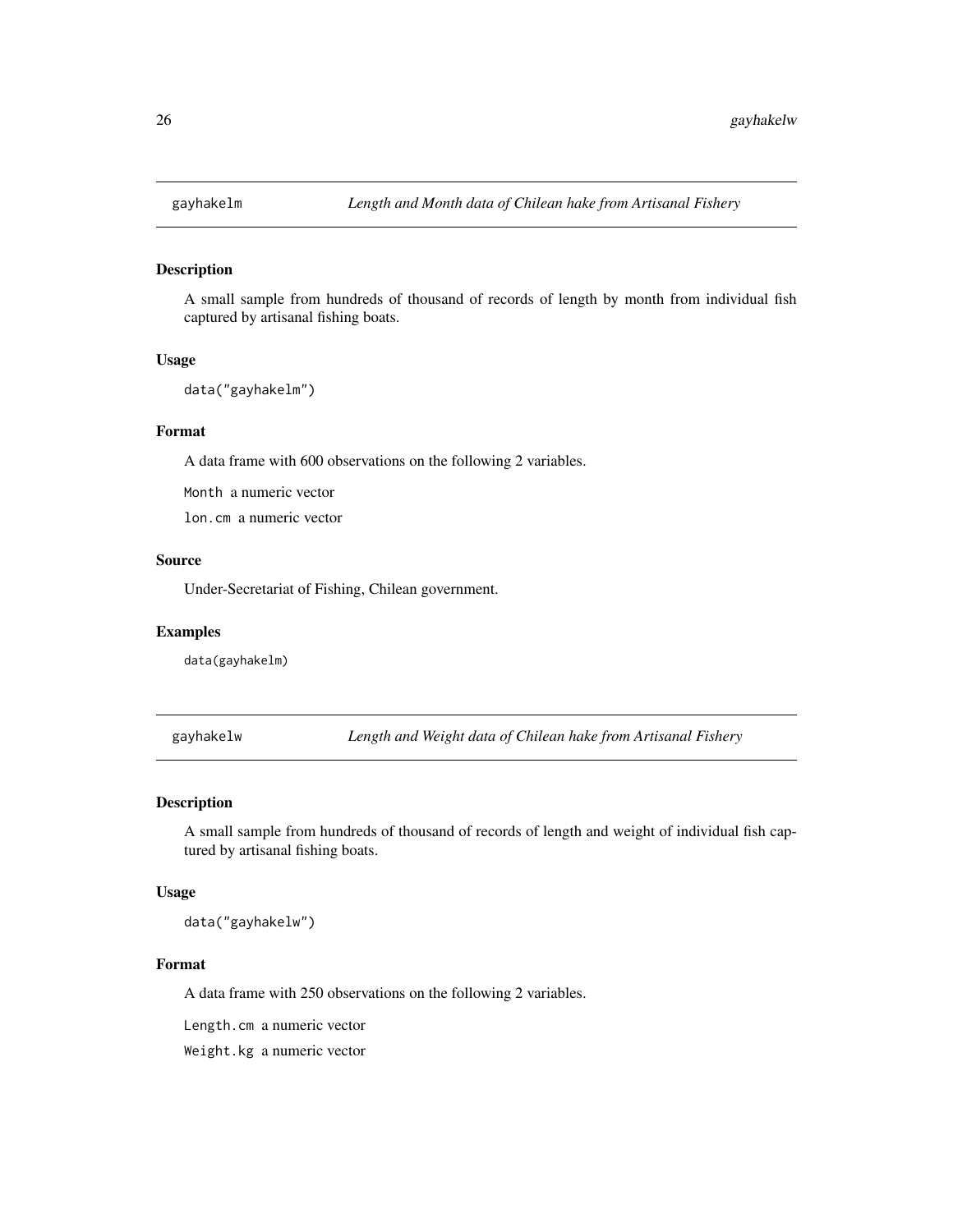#### <span id="page-26-0"></span>lolgahi 27

# Source

Under-Secretariat of Fishing, Chilean government.

# Examples

data(gayhakelw)

| lolgahi | Industrial Trawling Data from the Squid Fishery of the Falkland Is- |  |  |
|---------|---------------------------------------------------------------------|--|--|
|         | lands                                                               |  |  |

# Description

Exhaustive recorded operational activity of the *Loligo gahi* fleet off the Falkland Islands during the summer season of 1990.

# Usage

```
data("lolgahi")
```
# Format

A data frame with 120 observations on the following 6 variables.

obscat a numeric vector obseff a numeric vector

obsmbm a numeric vector

# Source

Department of Fisheries, Falklands Islands government.

# References

Roa-Ureta, R. H. 2012. ICES Journal of Marine Science 69(8):1403-1415.

# Examples

data(lolgahi)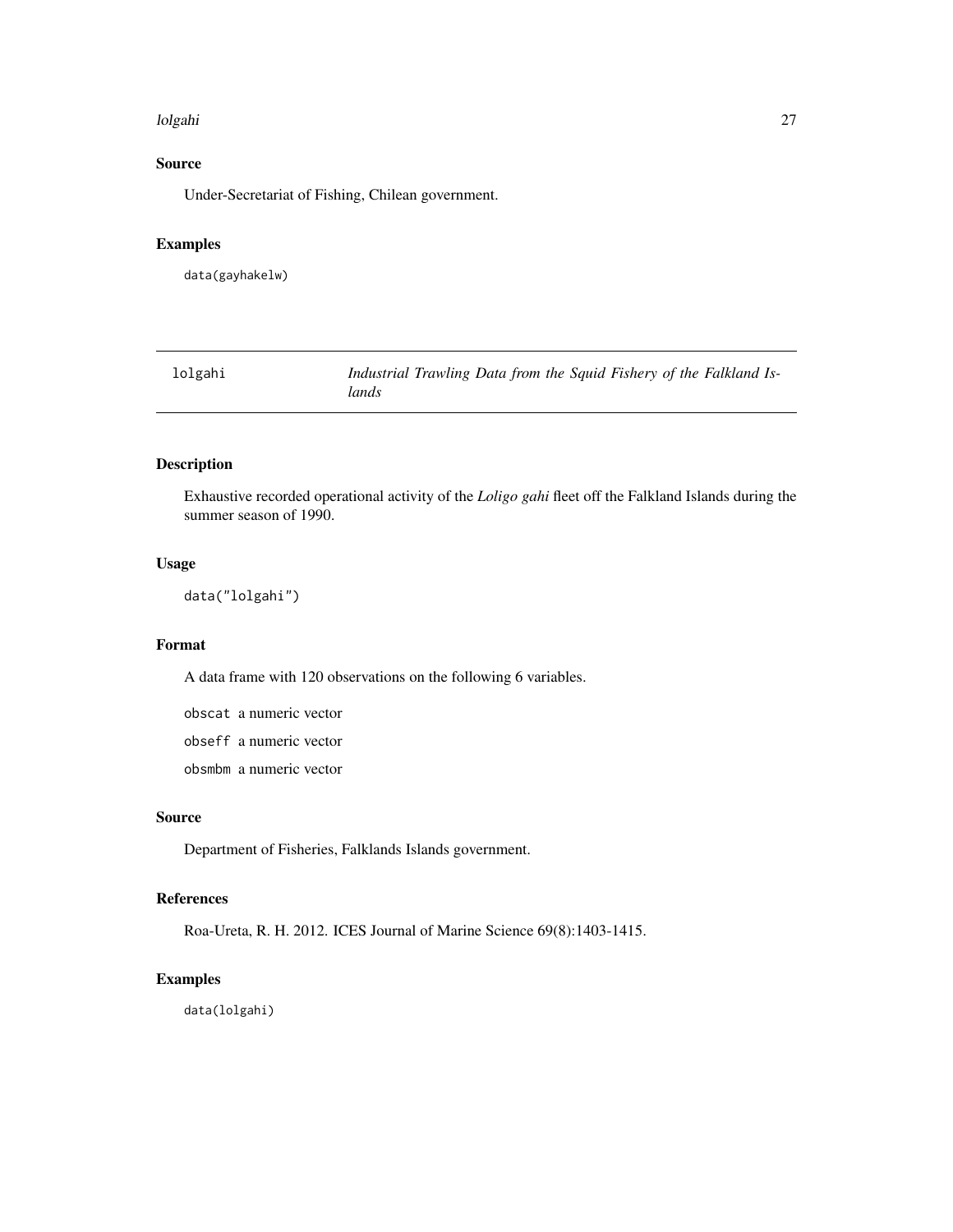<span id="page-27-0"></span>

# Description

Using the empirical regression parameters obtained by Prof. John M. Hoenig and the longevity provided with max.age, estimate the natural mortality rate and its standard error from application of the delta method.

#### Usage

M.Hoenig(max.age, time.step)

#### Arguments

| max.age   | Numeric, longevity in years.                                             |
|-----------|--------------------------------------------------------------------------|
| time.step | Character, either day, week, or month, the desired unit of the estimate. |

# Details

This function can be used to obtain a good initial value for natural mortality rate to be input in the exploratory or statistical feet of a catch dynamics model, at the time step in which the model will be run.

# Value

A length 2 numeric vector with estimated natural mortality and its standard error.

#### Author(s)

Ruben H. Roa-Ureta (ORCID ID 0000-0002-9620-5224)

#### References

Hoening, J.M. 2005. Empirical use of longevity data to estimate mortality rates. SEDAR33-RD17. SEDAR, North Charleston, SC. 8 pp.

# Examples

```
max.age < -5.8time.step <- "day"
M.Hoenig(max.age,time.step)
```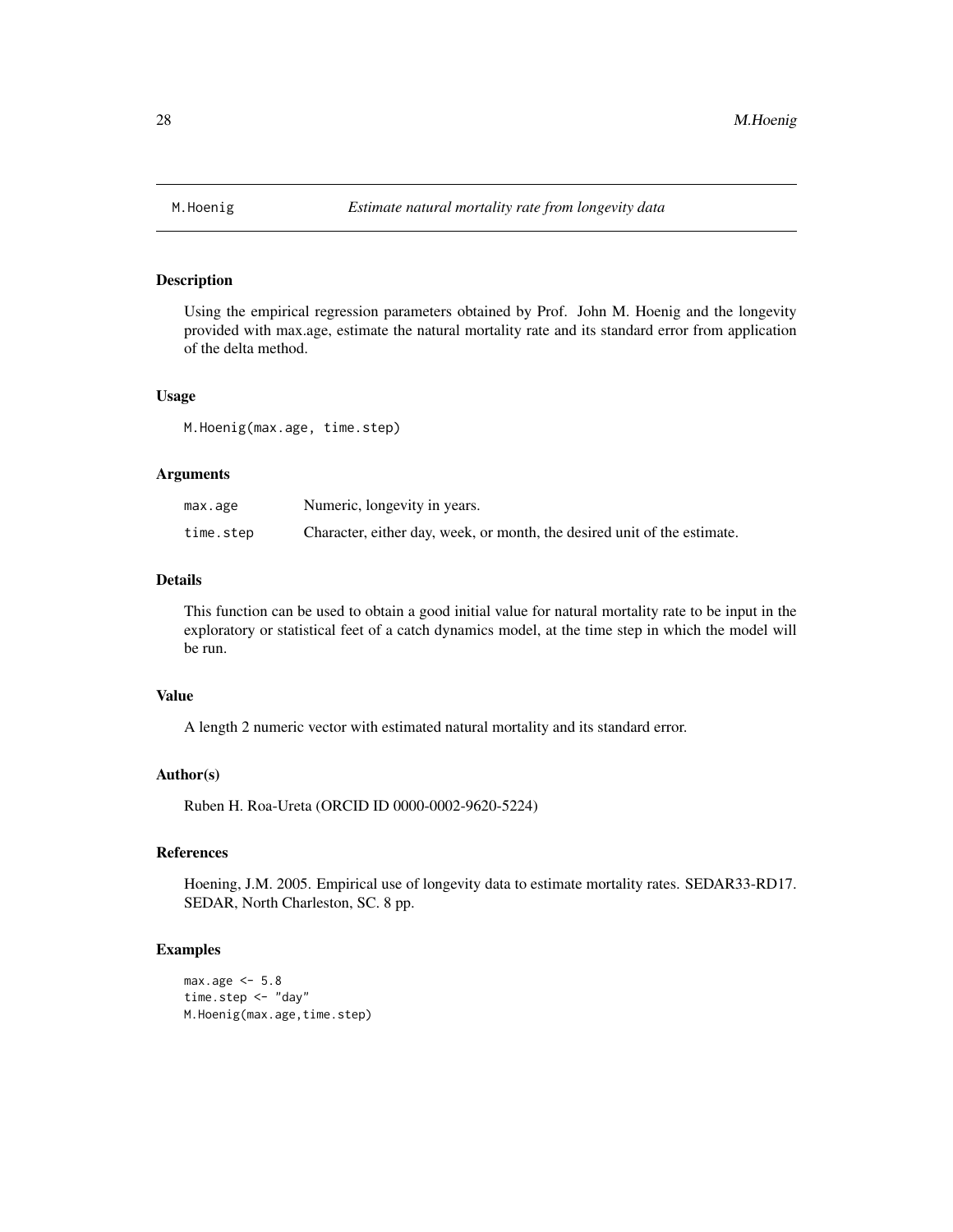<span id="page-28-0"></span>

# Description

A database of natural mortality estimates and longetvity in fish, cetaceans and molluscs compiled by Prof. John M. Hoenig.

#### Usage

```
data("m.hoenig")
```
# Format

A data frame with 123 observations on the following 2 variables.

maxage a numeric vector

natmort a numeric vector

# Details

Mortality rates in 1/yr and longevity in yr.

# References

Hoening, J.M. 2005. Empirical use of longevity data to estimate mortality rates. SEDAR33-RD17. SEDAR, North Charleston, SC. 8 pp.

#### Examples

data(m.hoenig)

mobw.kg *Mean body weight per month*

#### Description

Using a data.frame with paired observations of length and weight of individuals, and a second data.frame with paired observations of length and month of individuals, predict the mean weight per month in kg and its standard error.

#### Usage

mobw.kg(par, lenw, lenm, method, span)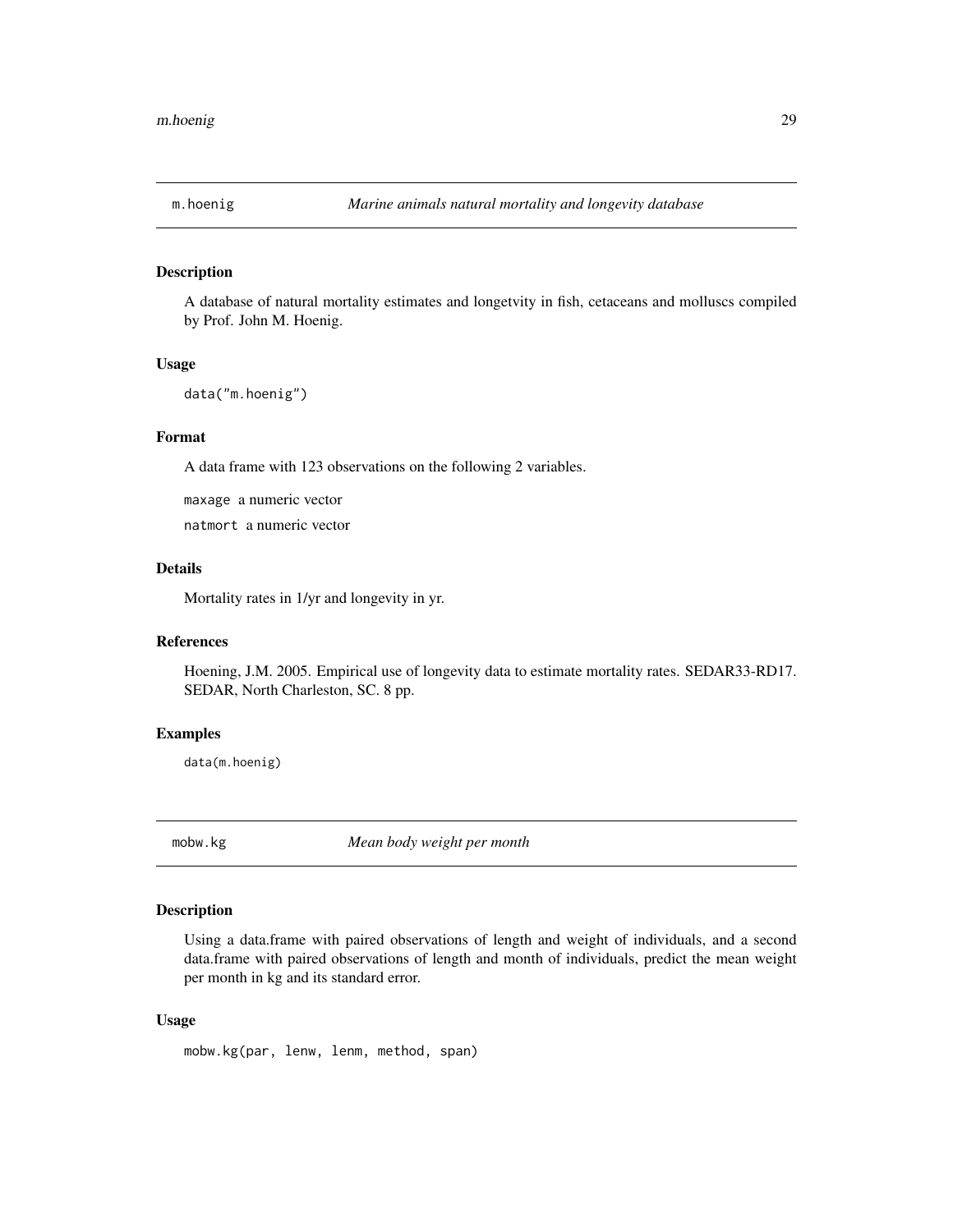## <span id="page-29-0"></span>**Arguments**

| par    | Numeric vector length 2 with the initial values for parameters of the length-<br>weight relationship.                            |
|--------|----------------------------------------------------------------------------------------------------------------------------------|
| lenw   | Numeric data frame with paired observations of length and weight (kg).                                                           |
| lenm   | Numeric data.frame with paired observations of length and month in numeric<br>format.                                            |
| method | Character, the numerical method to fit the length-weight relationship. Use one<br>of the following: BFGS, CG, Nelder-Mead, SANN. |
| span   | The span parameter of the loess function to fit the length-month relationship.                                                   |

# Details

The length data in lenw and lenm must be in the same units.

#### Value

A data.frame with five columns: month, predicted mean weight from the length data and the lengthweight relationship, its standard error, smoothed mean length from the loess fit of the length-month relationship, and its standard error.

# Author(s)

Ruben H. Roa-Ureta (ORCID ID 0000-0002-9620-5224)

# Examples

```
data(gayhakelm)
data(gayhakelw)
par <-c(4e-4,2.9)method <- "SANN"
span <-1chihake.mobw <- mobw.kg(par=par, lenw=gayhakelw, lenm=gayhakelm,
                       method=method, span=span)
```
plot.CatDynData *Exploratory Analysis of Catch and Effort Fisheries Data*

# Description

Allows examining the relation between catch and effort, the marginal distributions of catch and effort, and the time series of catch, effort, the catch spike statistic, and mean body weight in the catch.

#### Usage

```
## S3 method for class 'CatDynData'
plot(x, mark, offset, hem, ...)
```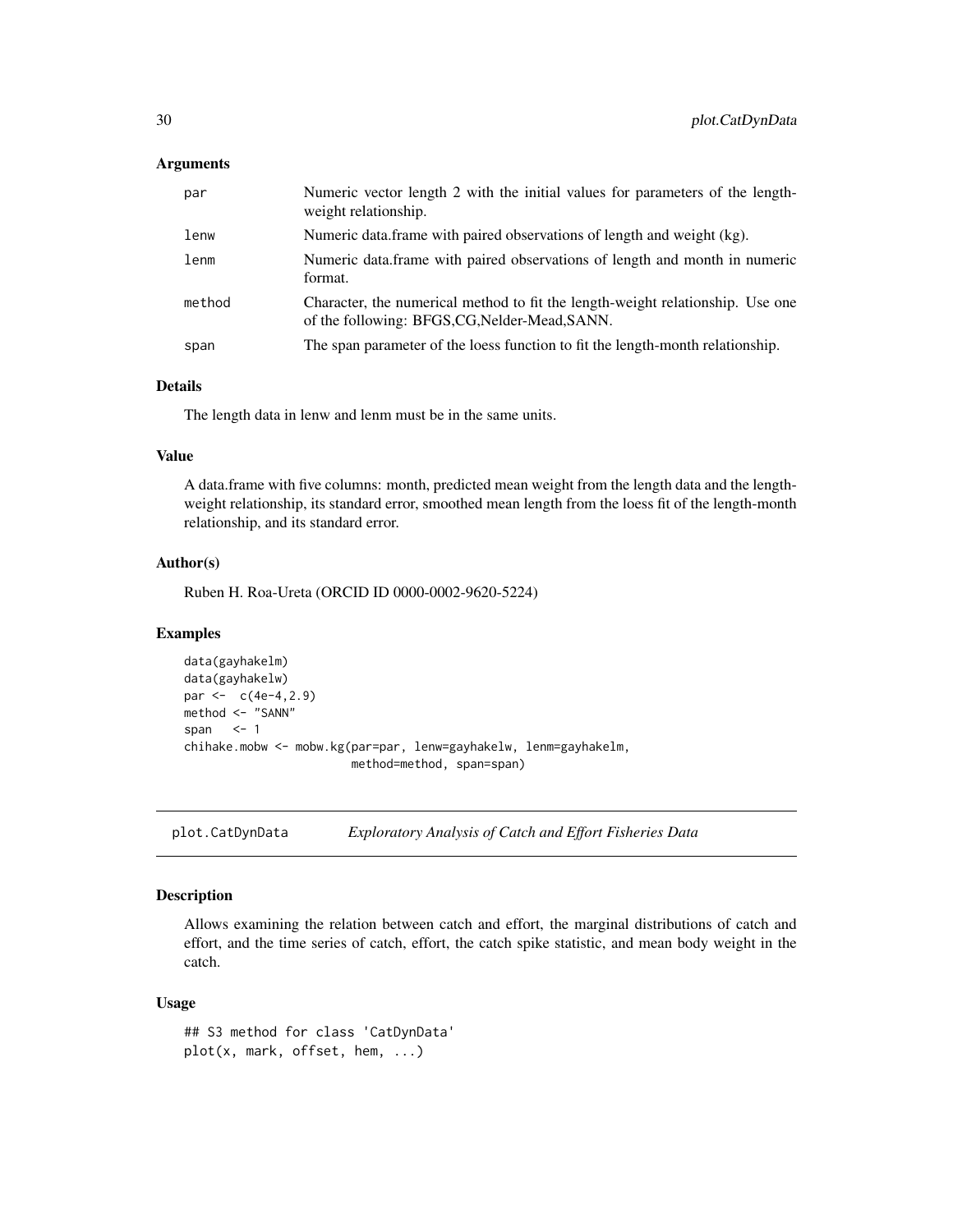# <span id="page-30-0"></span>plot.CatDynExp 31

# Arguments

| $\mathsf{x}$            | An object of class CatDynData.                                                                                                            |
|-------------------------|-------------------------------------------------------------------------------------------------------------------------------------------|
| mark                    | Logical. If TRUE then the time step is posted on top of each point of the time<br>series of catch, effort, and the catch spike statistic. |
| offset                  | Numeric. A vector of length 3 that positions the mark above a given distance<br>over the point.                                           |
| hem                     | Character. Either N (northern hemisphere) or S (southern hemisphere).                                                                     |
| $\cdot$ $\cdot$ $\cdot$ | Further arguments to be passed to plot(), hist().                                                                                         |

# Details

Use NA to cancel the mark over the points of any of the three time series that can be marked. In the case of two-fleet models, the plot will display the data for the first fleet, then the user needs to hit Enter to display the data for the second fleet.

# Value

A seven panel plot.

#### Author(s)

Ruben H. Roa-Ureta (ORCID ID 0000-0002-9620-5224)

#### Examples

```
#See examples for CatDynFit().
```

| plot.CatDynExp | Exploratory Modeling of Fisheries with Catch Dynamic (generalized |
|----------------|-------------------------------------------------------------------|
|                | depletion) Models                                                 |

# Description

Evaluate and refine the goodness of initial parameter values before fitting catch dynamic models to data.

#### Usage

```
## S3 method for class 'CatDynExp'
plot(x, leg.pos, Biom.tstep, Cat.tstep, Biom.xpos, Biom.ypos,
                         Cat.xpos, Cat.ypos,
                         diagnostics.panels = TRUE, ...)
```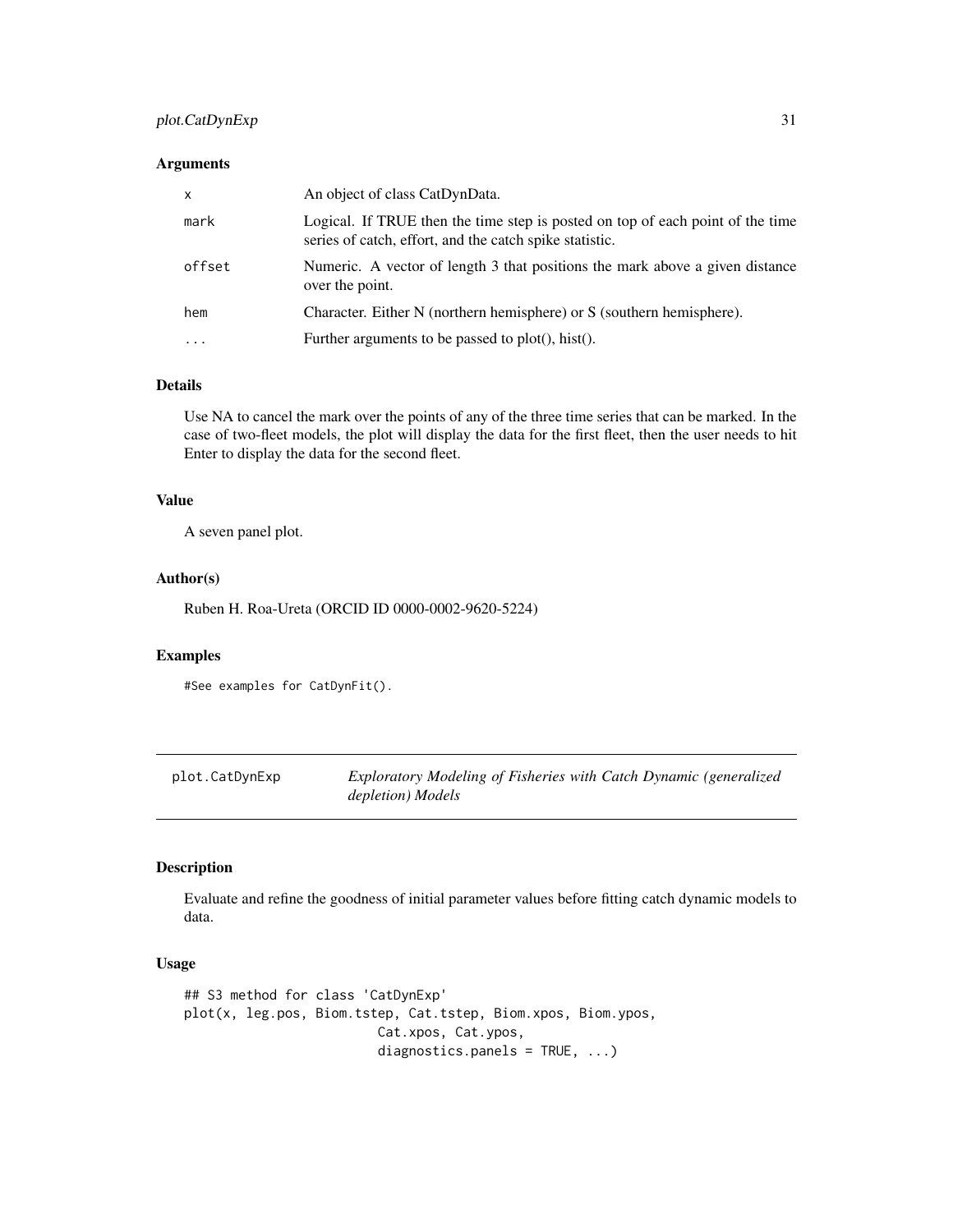# Arguments

| An object of class CatDynExp                                                                                                                          |
|-------------------------------------------------------------------------------------------------------------------------------------------------------|
| The position of the legend in the first panel. Passed to legend().                                                                                    |
| Integer. The number of time steps over which to average the population biomass<br>counting from the end of the season backwards.                      |
| Integer. The number of time steps over which to add the catch counting from<br>the end of the season backwards.                                       |
| Numeric. The position of the biomass value on the x-axis of the first panel of<br>the plot in relative units.                                         |
| Numeric. The position of the biomass value on the y-axis of the first panel of<br>the plot in relative units.                                         |
| Numeric. The position of the catch value on the x-axis of the first panel of the<br>plot in relative units.                                           |
| Numeric. The position of the catch value on the y-axis of the first panel of the<br>plot in relative units.                                           |
| diagnostics.panels                                                                                                                                    |
| Logical. Whether to plot deviance residual diagnostic panels (default to TRUE)<br>or just the data and model prediction (diagnostics.panels = FALSE). |
| Further arguments to pass to $plot(), hist().$                                                                                                        |
|                                                                                                                                                       |

# Details

If the average population biomass over the whole season is to be posted then an integer equal to the number of time steps in the season shall be entered for the Biom.tstep argument.

#### Value

A four panel plot of data, model predictions, and residual analysis.

## Note

The target symbols on the bottom of the tope left panel are the timings of any perturbations set by the user. In transit stock fisheries and resident stock fisheries with emigration, entry target symbols are in red and exit target symbols are in blue.

# Author(s)

Ruben H. Roa-Ureta (ORCID ID 0000-0002-9620-5224)

# References

Roa-Ureta, R. H. 2012. ICES Journal of Marine Science 69(8):1403-1415.

# Examples

#See examples for CatDynFit().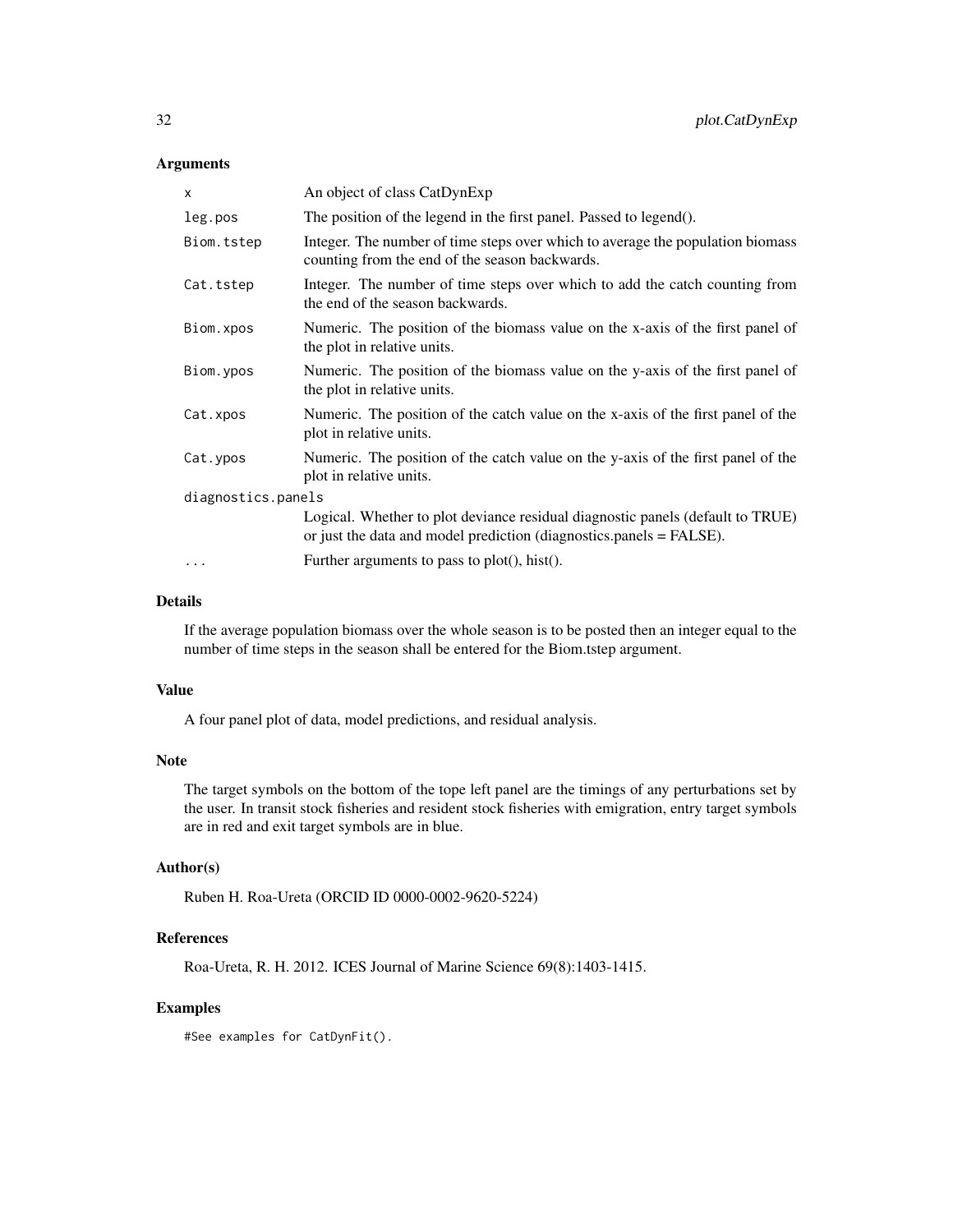<span id="page-32-0"></span>

# Description

After model fit and prediction, examine model results on a graphical display.

# Usage

```
## S3 method for class 'CatDynMod'
plot(x, leg.pos, Biom.tstep, Cat.tstep, Biom.xpos, Biom.ypos,
                         Cat.xpos, Cat.ypos,
                          diagnostics.panels = 2, top.lab = TRUE, \ldots)
```
# Arguments

| $\times$           | An object of class CatDynMod.                                                                                                                                                                                                                                                                                                                                 |
|--------------------|---------------------------------------------------------------------------------------------------------------------------------------------------------------------------------------------------------------------------------------------------------------------------------------------------------------------------------------------------------------|
| leg.pos            | The position of the legend in the top left panel. Passed to legend().                                                                                                                                                                                                                                                                                         |
| Biom.tstep         | Integer. The number of time steps over which to average the population biomass<br>counting from the end of the season backwards.                                                                                                                                                                                                                              |
| Cat.tstep          | Integer. The number of time steps over which to add the catch counting from<br>the end of the season backwards.                                                                                                                                                                                                                                               |
| Biom.xpos          | Numeric. The position of the biomass estimate on the x-axis of the first panel of<br>the plot in relative units.                                                                                                                                                                                                                                              |
| Biom.ypos          | Numeric. The position of the biomass estimate on the y-axis of the first panel of<br>the plot in relative units.                                                                                                                                                                                                                                              |
| Cat.xpos           | Numeric. The position of the catch value on the x-axis of the first panel of the<br>plot in relative units.                                                                                                                                                                                                                                                   |
| Cat.ypos           | Numeric. The position of the catch value on the y-axis of the first panel of the<br>plot in relative units.                                                                                                                                                                                                                                                   |
| diagnostics.panels |                                                                                                                                                                                                                                                                                                                                                               |
|                    | Integer. Whether to plot just one panel with the data and model prediction (diag-<br>nostics.panels $= 0$ ), or add three more panels for diagnostics based on deviance<br>residual of the same size as the data-prediction panel (diagnostics.panels = 1),<br>or to make the deviance residual panels smaller (diagnostics panels $= 2$ , the de-<br>fault). |
| top.lab            | Logical. Whether to put a top label describing choices of model type, likelihood,<br>and numerical method. Defaults to TRUE.                                                                                                                                                                                                                                  |
| .                  | Further arguments to pass to $plot(), hist().$                                                                                                                                                                                                                                                                                                                |
|                    |                                                                                                                                                                                                                                                                                                                                                               |

# Details

If the average population biomass over the whole season is to be posted then an integer equal to the number of time steps in the season shall be entered for the Biom.tstep argument.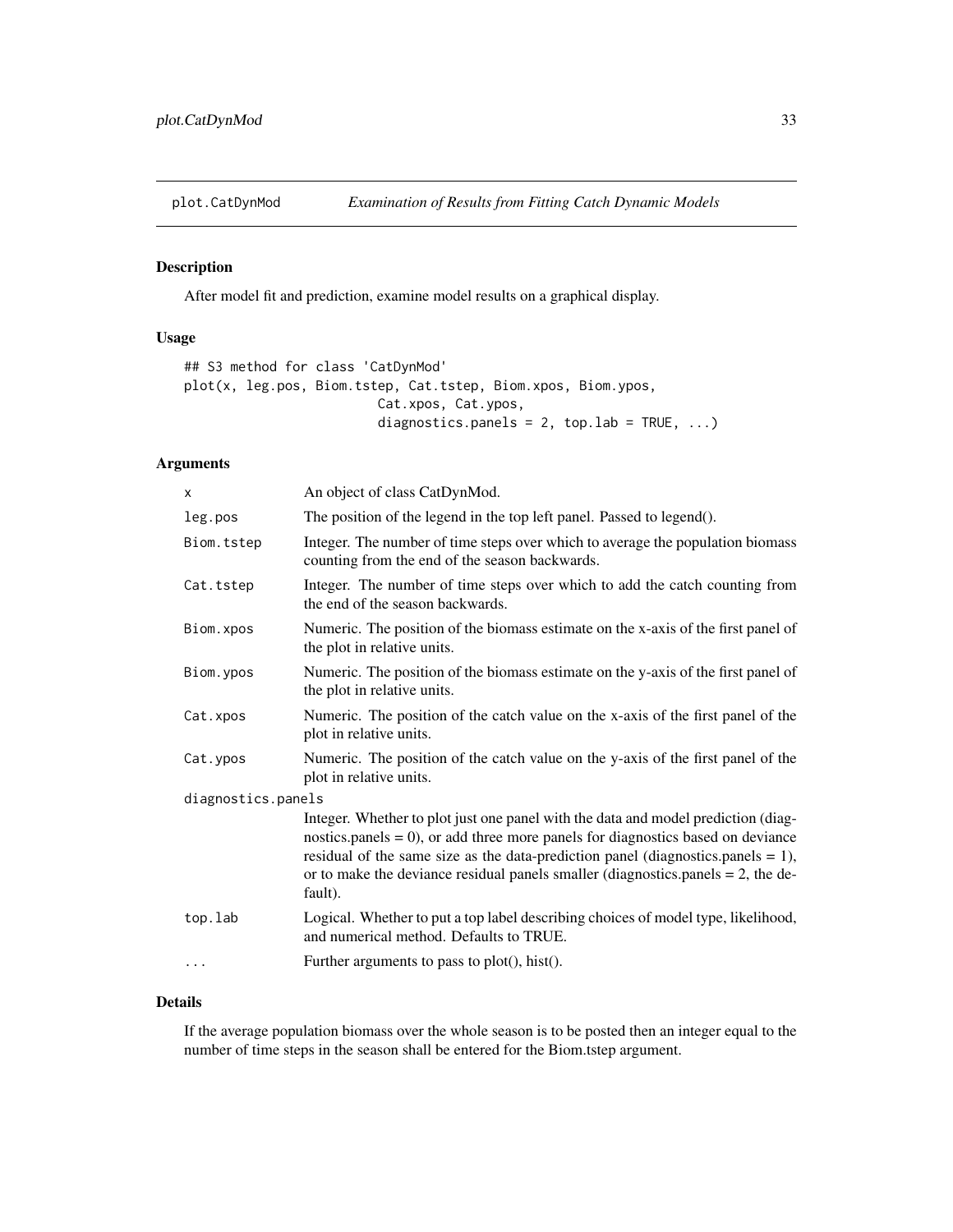# <span id="page-33-0"></span>Value

A four panel plot of data, model predictions, and residual analysis.

#### Note

The target symbols on the bottom of the tope left panel are the timings of any perturbations set by the user.

In transit fisheries, entry target symbols are in red and exit target symbols are in blue.

#### Author(s)

Ruben H. Roa-Ureta (ORCID ID 0000-0002-9620-5224)

# References

Roa-Ureta, R. H. 2012. ICES Journal of Marine Science 69(8):1403-1415.

## Examples

#See examples for CatDynFit().

twelver *Sport Fishing for Eel Juveniles in Taiwan*

# Description

Exhaustive recorded operational activity of the *Anguilla japonica* sport fishery in Taiwan during the 1983-1984 season.

#### Usage

data("twelver")

# Format

A data frame with 110 observations on the following 4 variables.

Date a Date

Effort.Hour.Soak a numeric vector

Catch.Ind a numeric vector

Mbw a numeric vector

# Source

Dpt. of Zoology, National Taiwan University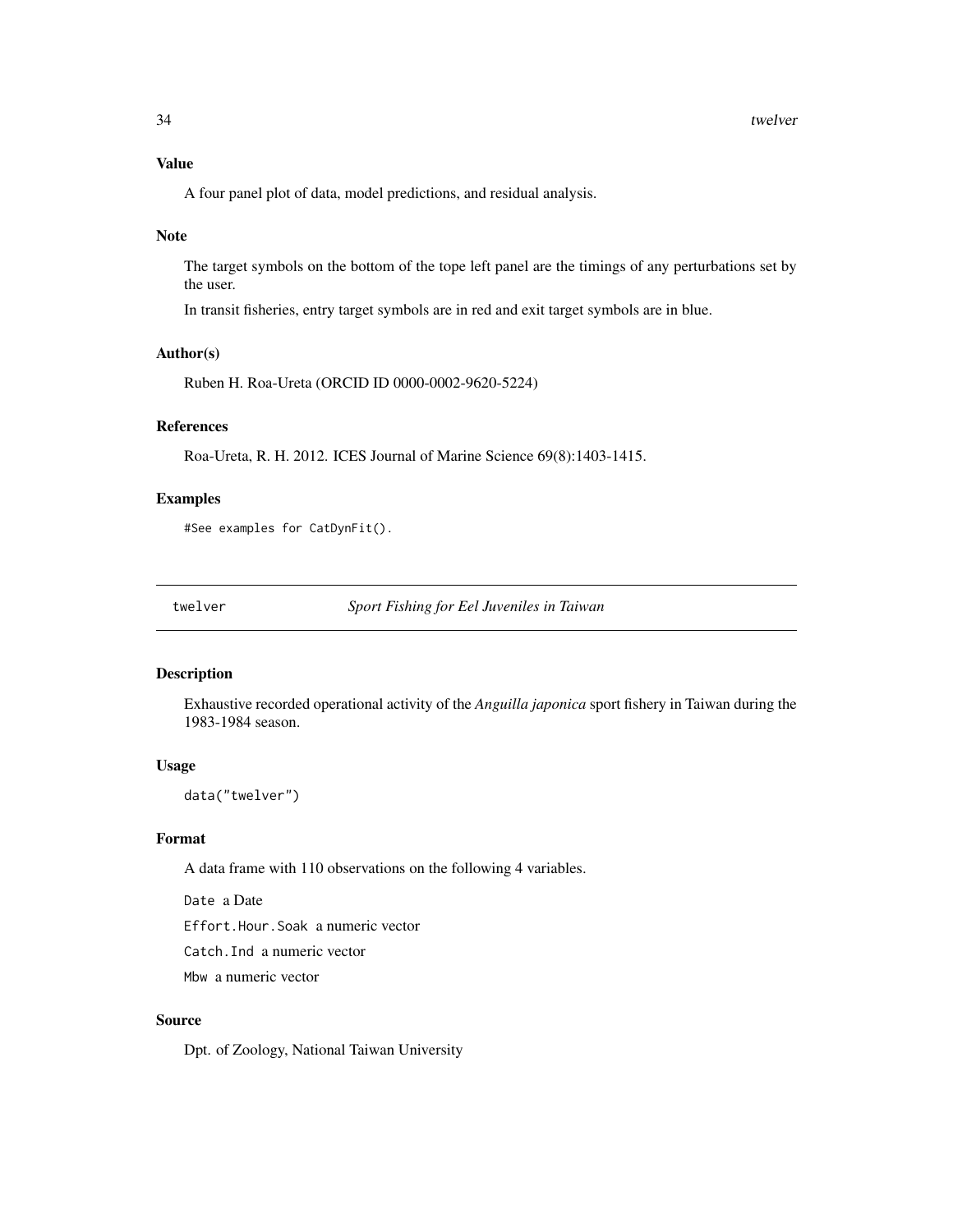#### twelver 35

# References

Lin, Y-J. et al. 2017. Fisheries Research 195, 130-140

# Examples

data(twelver)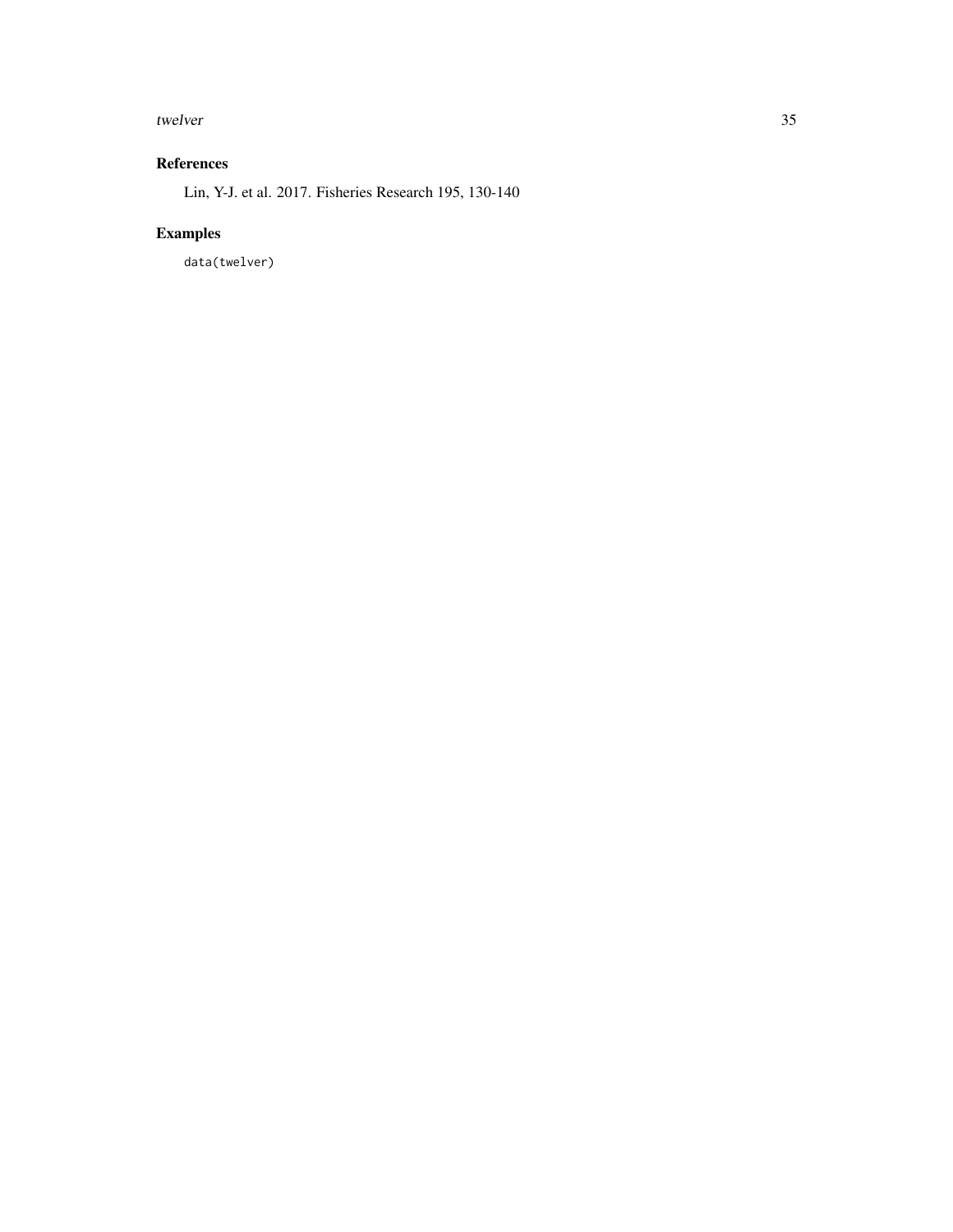# <span id="page-35-0"></span>Index

∗Topic \textasciitildeclasses catdyn, [7](#page-6-0) CatDynData, [10](#page-9-0) CatDynMod, [19](#page-18-0) ∗Topic \textasciitildedatasets CatDynFit, [13](#page-12-0) ∗Topic \textasciitildedistribution CatDynFit, [13](#page-12-0) ∗Topic \textasciitildegraphics CatDynCor, [9](#page-8-0) ∗Topic \textasciitildeiplot CatDynFit, [13](#page-12-0) plot.CatDynData, [30](#page-29-0) plot.CatDynExp, [31](#page-30-0) plot.CatDynMod, [33](#page-32-0) ∗Topic \textasciitildemanip as.CatDynData, [4](#page-3-0) CatDynBSD, [7](#page-6-0) CatDynFit, [13](#page-12-0) ∗Topic \textasciitildemodels CatDynBSD, [7](#page-6-0) CatDynCor, [9](#page-8-0) CatDynExp, [11](#page-10-0) catdynexp, [11](#page-10-0) CatDynFit, [13](#page-12-0) CatDynPar, [20](#page-19-0) CatDynPred, [21](#page-20-0) CatDynSum, [22](#page-21-0) M.Hoenig, [28](#page-27-0) mobw.kg, [29](#page-28-0) ∗Topic \textasciitildeoptimize CatDynBSD, [7](#page-6-0) CatDynFit, [13](#page-12-0) ∗Topic datasets CatDyn-package, [2](#page-1-0) gayhake, [25](#page-24-0) gayhakelm, [26](#page-25-0) gayhakelw, [26](#page-25-0) lolgahi, [27](#page-26-0)

m.hoenig, [29](#page-28-0) twelver, [34](#page-33-0) ∗Topic manip CatDyn-package, [2](#page-1-0) ∗Topic models CatDyn-package, [2](#page-1-0) ∗Topic nonlinear CatDyn-package, [2](#page-1-0) ∗Topic optimize CatDyn-package, [2](#page-1-0) ∗Topic package CatDyn-package, [2](#page-1-0) as.CatDynData, [4](#page-3-0) catdyn, [7](#page-6-0) CatDyn-package, [2](#page-1-0) CatDynBSD, [7](#page-6-0) CatDynCor, [9](#page-8-0) CatDynData, [10](#page-9-0) CatDynExp, [11](#page-10-0) catdynexp, [11](#page-10-0) CatDynFit, [13](#page-12-0) CatDynMod, [19](#page-18-0) CatDynPar, [20](#page-19-0) CatDynPred, [21](#page-20-0) CatDynSum, [22](#page-21-0) cor2cov, [23](#page-22-0) deltamethod, [24](#page-23-0) gayhake, [25](#page-24-0) gayhakelm, [26](#page-25-0) gayhakelw, [26](#page-25-0) lolgahi, [27](#page-26-0) M.Hoenig, [28](#page-27-0) m.hoenig, [29](#page-28-0) mobw.kg, [29](#page-28-0)